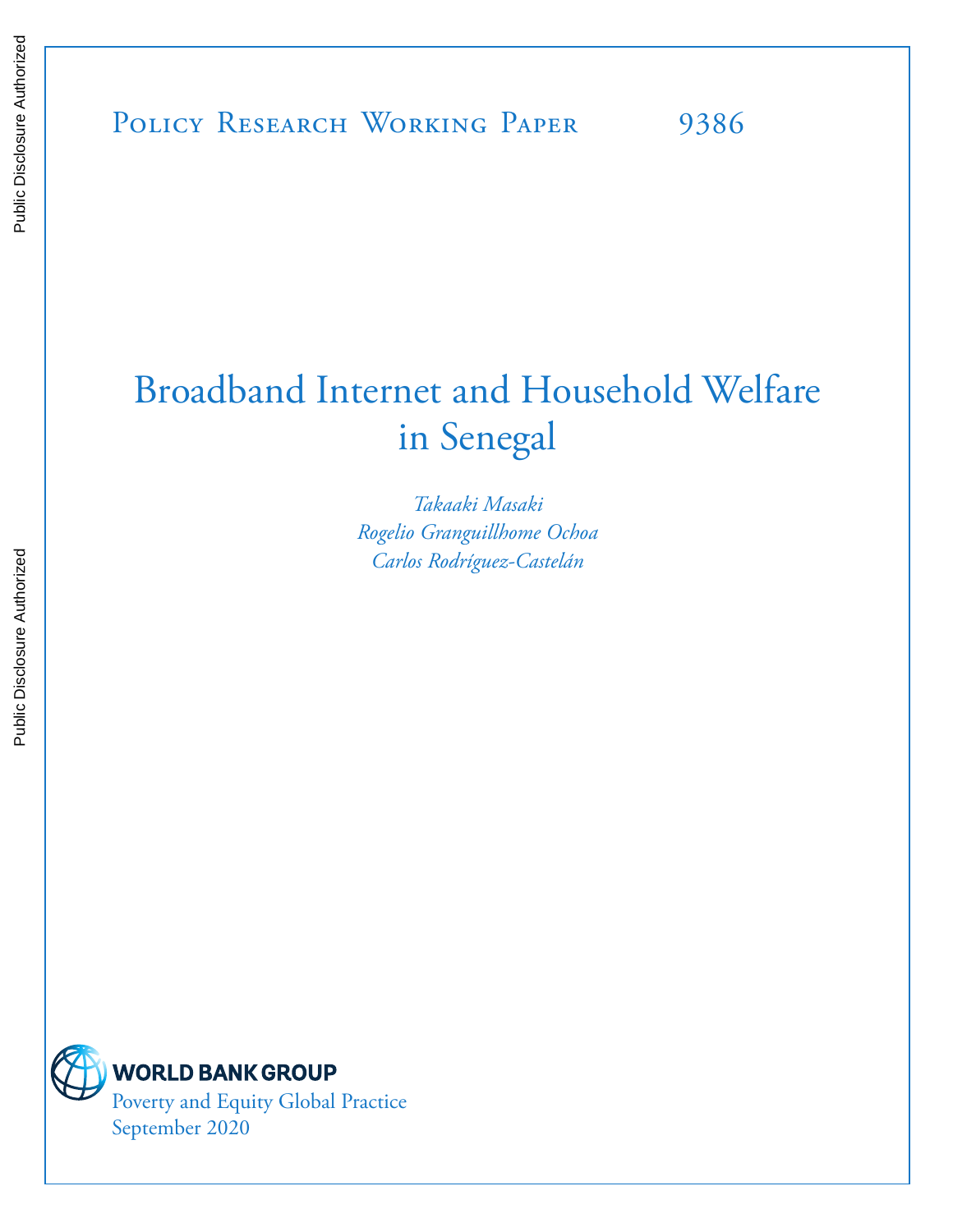# **Abstract**

Senegal has experienced a rapid expansion in fixed and mobile broadband internet infrastructure over the past decade. This paper examines the relationship between access to broadband internet and household welfare between 2011 and 2018 by integrating the latest two rounds of household budget surveys with data on the location of fiber-optic transmission nodes and coverage maps of 3G mobile technology. The results show that 3G coverage is associated with a 14 percent increase in total consumption and a 10 percent decline in extreme poverty. These results are robust to controlling for household demographics and other spatial

characteristics, such as region fixed effects, road density, nighttime lights, and elevation above sea level, as well as for access to complementary digital infrastructure, such as 2G coverage or fixed broadband internet. The findings are also robust to an instrumental variable approach that relies on distance to 3G coverage in neighboring areas. These effects are larger among households in urban areas and households headed by men or younger cohorts. Although they are in the same direction, the welfare effects of proximity to fixed broadband infrastructure are not statistically significant.

*The Policy Research Working Paper Series disseminates the findings of work in progress to encourage the exchange of ideas about development*  issues. An objective of the series is to get the findings out quickly, even if the presentations are less than fully polished. The papers carry the *names of the authors and should be cited accordingly. The findings, interpretations, and conclusions expressed in this paper are entirely those of the authors. They do not necessarily represent the views of the International Bank for Reconstruction and Development/World Bank and its affiliated organizations, or those of the Executive Directors of the World Bank or the governments they represent.*

This paper is a product of the Poverty and Equity Global Practice. It is part of a larger effort by the World Bank to provide open access to its research and make a contribution to development policy discussions around the world. Policy Research Working Papers are also posted on the Web at http://www.worldbank.org/prwp. The authors may be contacted at tmasaki@worldbank.org and crodriguezc@worldbank.org.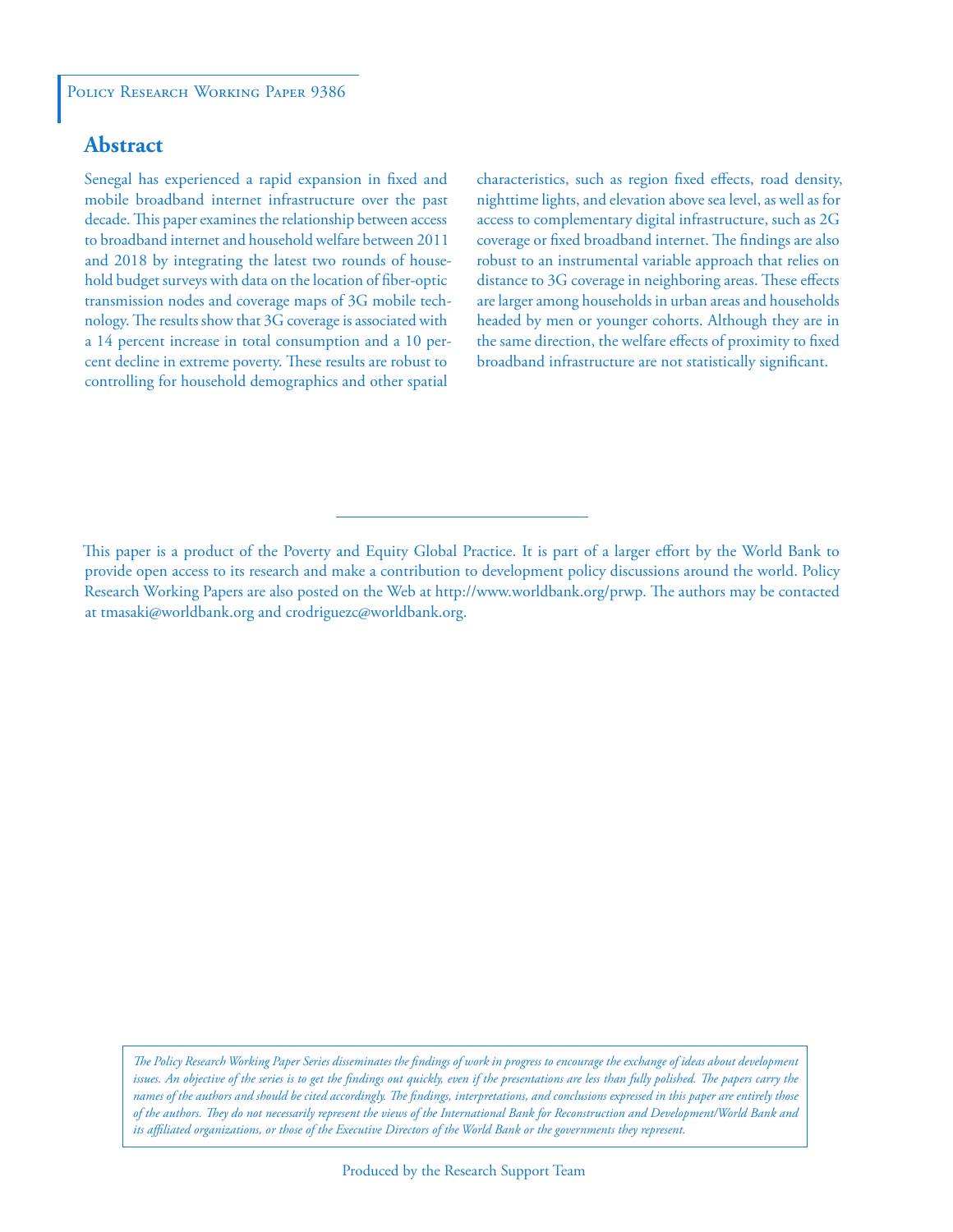# **Broadband Internet and Household Welfare in Senegal [1](#page-2-0)**

Takaaki Masaki<sup>[2](#page-2-1)</sup> Rogelio Granguillhome Ochoa<sup>[3](#page-2-2)</sup> Carlos Rodríguez-Castelán<sup>[4](#page-2-3)</sup>

**JEL codes:** F63, I31, L86, O12 **Keywords:** Poverty, Household consumption, Mobile broadband, Africa, Senegal

<span id="page-2-0"></span><sup>1</sup> The authors wish to thank Andrew Dabalen, Mark Dutz, Samantha Lach, Johan Mistiaen, Tobias Pfutze, Robert Zimmerman and peer reviewers of the report Digital Sources of Growth in Senegal for their comments. Thea authors would also like to thank Brian Blankespoor, Arthur Denis Pascal Foch, and Djibril Ndoye for their support accessing data. . The findings, interpretations, and conclusions expressed in this paper do not necessarily represent the views of the International Bank for Reconstruction and Development/World Bank and its affiliated organizations, or those of the Executive Directors of the World Bank or the governments they represent.

<span id="page-2-2"></span><span id="page-2-1"></span><sup>&</sup>lt;sup>2</sup> Economist, Poverty and Equity GP, World Bank (**tmasaki@worldbank.org**)<br><sup>3</sup> Consultant, Poverty and Equity GP, World Bank (**rgranguillhomeoc@worldbank.org**)<br><sup>4</sup> Lead Economist, Poverty and Equity GP, World Bank (*crodri* 

<span id="page-2-3"></span>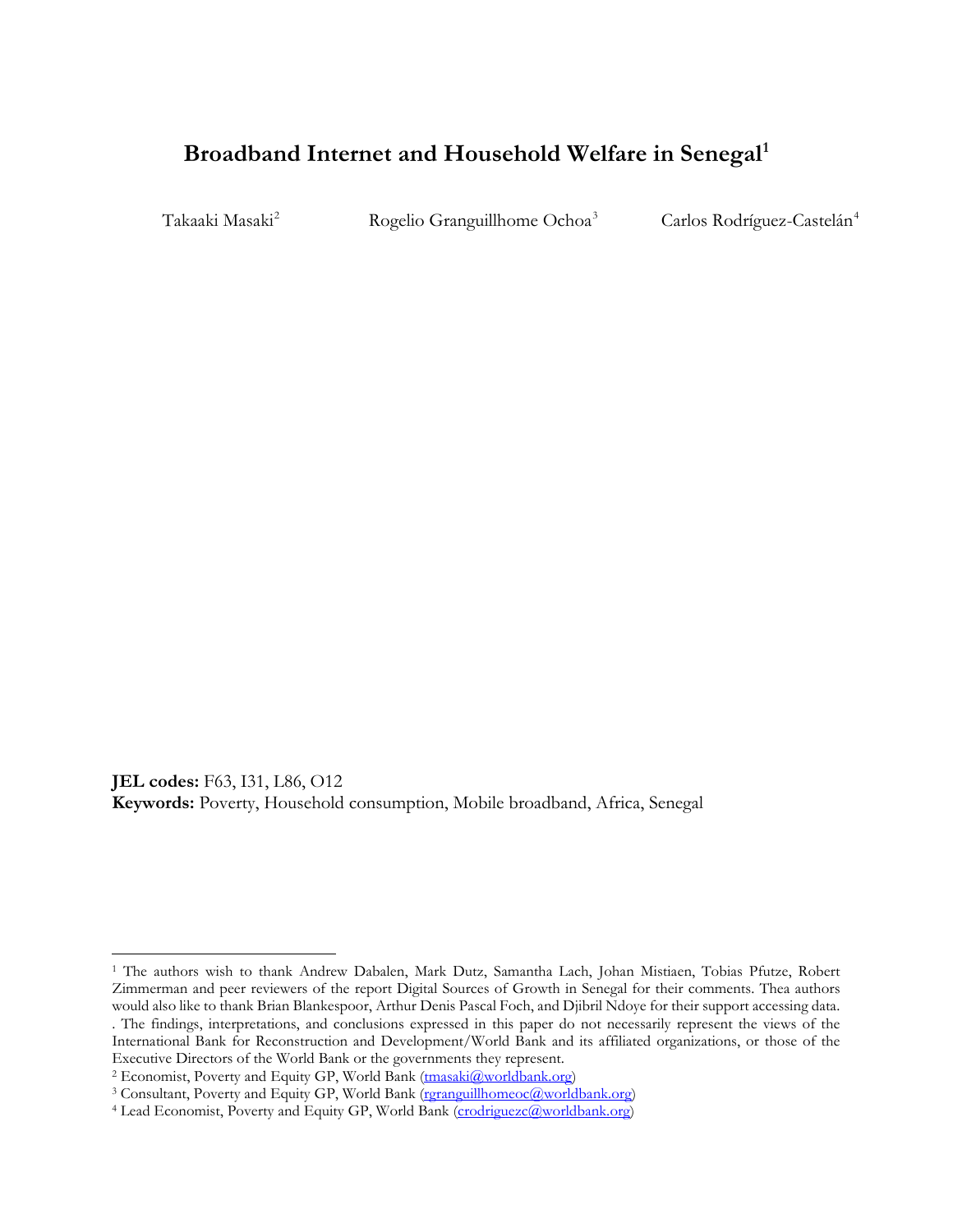#### **1. Introduction**

As the use of digital technologies expands in Sub-Saharan Africa, it is becoming more important to understand the effects of these technologies on welfare. The adoption of digital technologies—defined as "the Internet, mobile phones, and all the other tools to collect, store, analyze, and share information digitally" (World Bank 2016)—can potentially translate into economic opportunities among large numbers of people in the region. A small, but rapidly growing body of literature documents the positive impacts of Internet access on various outcomes of interest. Cross-national studies show, for instance, a positive relationship between economic development and the expansion of digital technologies in the form of increases in fixed broadband penetration rates (Czernich et al. 2011; García Zaballos and López-Rivas 2012; Qiang and Rossotto 2009). Studies also show that access to cellphone coverage improves employment, as well as welfare in terms of greater consumption and a reduction of poverty (Blumenstock et al. 2020; Klonner and Nolen 2010).

Most studies, however, focus almost exclusively on cellphone access, that is, second-generation (2G) technologies, and limited research on fixed broadband Internet.<sup>[1](#page-3-0)</sup> Little is known about the effects of mobile broadband Internet—for instance, third-generation (3G) and fourth-generation (4G) technologies—on the welfare of individuals and households. This distinction is particularly important in the context of African countries, where a majority of people access the Internet through mobile phones rather than through fixed broadband Internet.<sup>[2](#page-3-1)</sup> Recent evidence thus suggests that an expansion of fixed broadband Internet would enable more rapid job creation, more economic activity in Africa, and greater productivity and export growth among firms (Hjort and Poulsen 2019). New research also shows that the rollout of mobile broadband Internet has increased household consumption and reduced moderate and extreme poverty in Nigeria (Bahia et al. 2020).

This paper builds on the nascent literature on the welfare effects of mobile Internet in developing countries, and, in contrast to previous studies, it sheds light on the welfare impacts of both fixed and mobile broadband Internet coverage. Senegal has experienced a more rapid expansion in digital technologies over the past decade relative its peers, such as Côte d'Ivoire, Kenya, and Rwanda. A growing share of Senegalese have gained access to cellphone services and mobile and fixed broadband Internet. A recent report suggests that 98.7 percent of users access the Internet through mobile phones, emphasizing the importance of mobile broadband Internet in the country (ARTP 2019).

The study exploits the two most recent household budget surveys undertaken in Senegal: the 2011 Deuxième Enquête de Suivi de la Pauvreté au Sénégal (Second Poverty Monitoring Survey, ESPS-II) and the 2017–18 Enquête Légère Expérimentale sur la Pauvreté (2017–18 Light Experimental Poverty Assessment Survey, ELEPS). It integrates the data of these surveys with data on the expansion of mobile broadband coverage and fiber-optic network infrastructure to examine how the coverage of and proximity to digital infrastructure may influence household consumption and poverty status. It matches the locations of households—based on GPS coordinates of census enumeration areas (EAs, the primary sampling units)—with maps of terrestrial backbone networks and 2G and 3G coverage maps. [3](#page-3-2) As discussed more extensively by Hjort and Poulsen (2019), the proximity of a given location

<span id="page-3-0"></span><sup>&</sup>lt;sup>1</sup> 2G technologies enable voice, SMS, and limited Internet access, while third-generation (3G) technologies enable more rapid Internet browsing and data downloading.

<span id="page-3-1"></span><sup>&</sup>lt;sup>2</sup> The number of active mobile broadband subscriptions per 100 inhabitants in Africa in 2017 was 34.0, while the corresponding rate for fixed broadband subscriptions was 0.4 (ITU 2019).

<span id="page-3-2"></span><sup>3</sup> Data on backbone networks have been taken from Africa Bandwidth Maps (database), Hamilton Research, Bath, UK,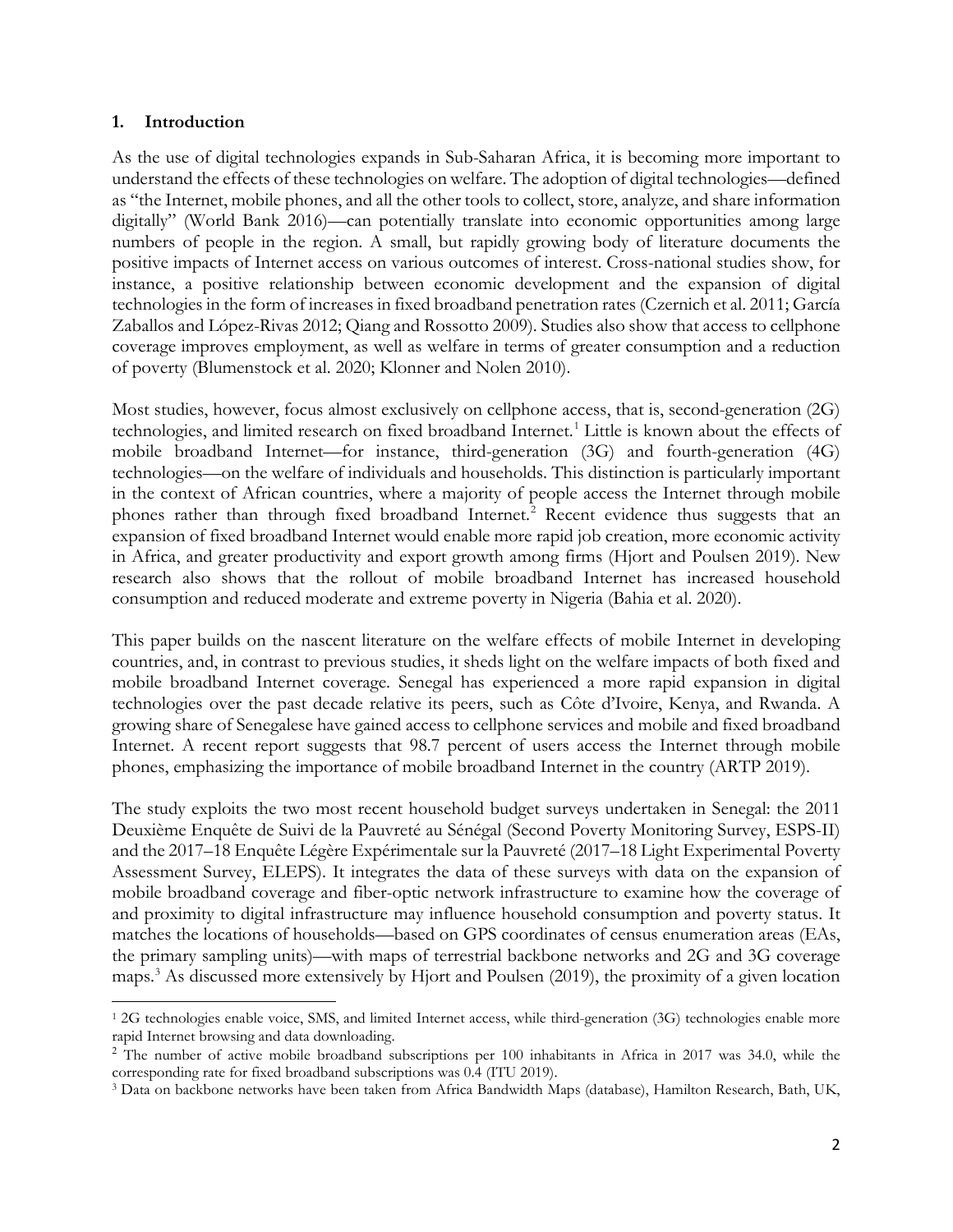to a terrestrial backbone network affects the Internet speed available at the location. The provision of 3G or 4G coverage also enables access to high-speed Internet through mobile phones, while 2G coverage only provides for limited Internet browsing and applications.

The analysis concludes that mobile broadband coverage is associated with greater household consumption and with reduced poverty status. These relationships are robust after the study controlled for household demographics and other spatial characteristics, as well as for access to other, complementary digital infrastructure such as 2G coverage or fixed broadband Internet. The welfare effects, however, do not appear to be uniform across subgroups. The positive welfare effects of 3G coverage are more evident for households in urban areas or headed by men or younger cohorts. In addition, although there is a positive correlation between proximity to fixed broadband infrastructure and welfare, this relationship becomes insignificant after one controls for other geographical characteristics, such as region fixed effects, road density, nighttime lights, or elevation above sea level.

This paper makes two distinct contributions to the literature. First, it is among the first papers to measure the effects of mobile broadband and fixed broadband infrastructure on household welfare. Most studies focus on cellphone (2G) access, while much less is known about the welfare impact of fixed or mobile broadband Internet. The studies that do look at the Internet tend to focus on fixed broadband rather than mobile broadband Internet (Hjort and Poulsen 2019). [4](#page-4-0) This distinction is important because mobile broadband Internet is the main technology used to access the Internet in Senegal. By considering both technologies, the study sheds light on the infrastructure gap and the complementarities that exist between the technologies.

Second, this appears to be the only paper that relies exclusively on the rich data available from household consumption surveys to measure the welfare implications of various types of digital technologies, that is, mobile phone access, fixed broadband Internet, and mobile broadband Internet.

The analysis applies a robust methodology that can be used to assess the impact of mobile and fixed broadband Internet across Sub-Saharan Africa as more data on coverage and connectivity become available. In addition, the results contribute an important perspective to the policy discussion on the degree to which digital infrastructure can serve as a welfare- and resilience-enhancing mechanism. By demonstrating that broadband coverage can improve consumer welfare and reduce poverty, the paper supplies evidence on the positive spillovers of connectivity. This empirical evidence can be useful to policy makers in addressing public investment gaps across various sectors of infrastructure.

The rest of the paper is structured as follows. Section 2 describes the data sources, while section 3 presents the estimation strategy. Section 4 discusses the results, and section 5 concludes.

http://www.africabandwidthmaps.com/. Internet traffic in countries runs first through national backbone or fiber-optic networks, which are then connected to end users through last-mile infrastructure, such as fiber cables, copper cables, wireless transmission, or cellphone towers. 2G, 3G, and 4G mobile coverage maps have been obtained from three major telephone communication providers—Orange (or the local subsidiary Sonatel), Senegal Expresso, and Tigo—and Mobile Coverage Maps (database), Collins Bartholomew, HarperCollins Publishers, Glasgow, https://www.collinsbartholomew.com/mobile-coverage-maps/.

<span id="page-4-0"></span><sup>4</sup> Bahia et al. (2020) are a notable exception. They explicitly test the impact of 3G and 4G technologies on consumption and poverty using data on Nigeria.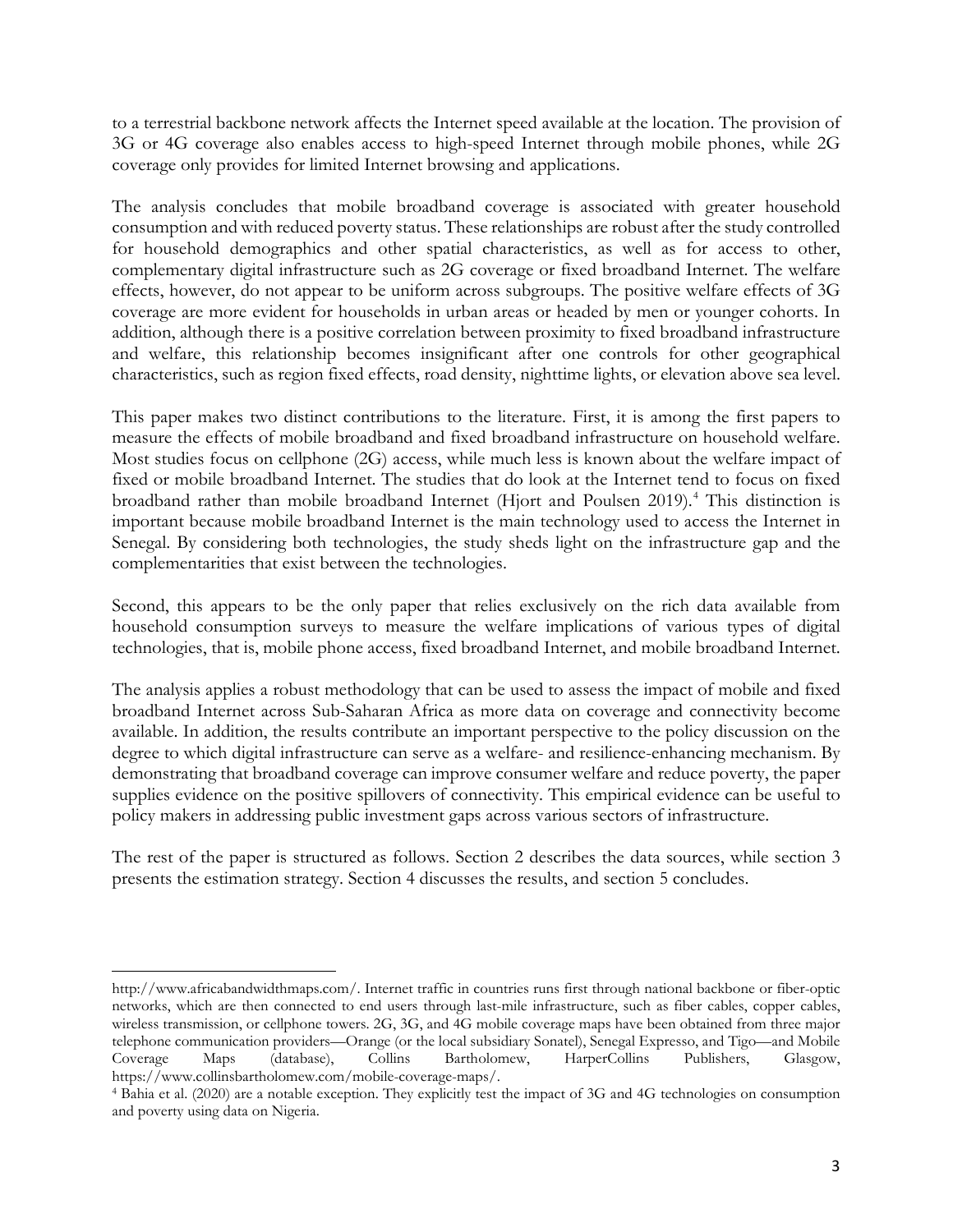### 2. **Data**

Senegal represents a valuable case study. The rise in the number of cellphone users and Internet subscribers in the country over the past decade has been significant compared with peer countries. [Figure](#page-14-0) 1 illustrates the mobile cellular subscriptions and fixed broadband subscriptions in Senegal relative to peers—Côte d'Ivoire, Kenya, and Rwanda—as well as among the 5th and 95th percentiles overall in Sub-Saharan Africa.

The data on consumption and poverty are derived from official household budget surveys: the 2011 ESPS-II and the 2017–18 ELEPS. The 2011 ESPS was a nationally representative survey that was fielded between August and November 2011. It was conducted effectively with 17,891 of the 18,180 households sampled given that the response rate was 98.4 percent. About a third of these households were interviewed using the entire household questionnaire on expenditure. The 2017–18 ELEPS is comparable with the 2011 survey. The ESPS was administered among 1,065 of the 1,200 households sampled given that the response rate was 89 percent. The sample was spread across the country according to three geographic areas: Dakar, other urban centers, and rural areas.

To measure access to fixed broadband Internet services across Senegal, the analysis relied on information on the locations of fiber-optic transmission nodes that was obtained from the Africa Bandwidth Maps database. [5](#page-5-0) The analysis considers how distance to operational fiber-optic nodes may influence welfare and poverty across the country. [Map 1](#page-14-1), panel a, shows the locations of fiber-optic transmission nodes in Senegal. These nodes correspond to add or drop points (entrance or exit) in the long-haul fiber networks. It is useful to think of long-haul fiber networks as motorways that have junctions (on and off ramps that is, add and drop points) that feed smaller class roads (access fiber, wireline, and wireless networks). In the motorway scenario, even if a household is located close to the motorway, it may be a long drive to the nearest junction. The same applies to fiber-optic networks, in which the speed of fixed broadband Internet is determined by proximity to the transmission nodes rather than the network lines connecting the nodes. The transmission nodes are categorized by operational status: operational, under construction, and planned or proposed.

Mobile coverage data are drawn from two sources: the Mobile Coverage Maps database and mobile operators in the country. Data on mobile phone coverage and mobile broadband Internet coverage compiled in the Mobile Coverage Maps database by Collins Bartholomew are based on voluntary submissions made directly by mobile operators for the purposes of constructing roaming coverage maps for end users. The temporal coverage of the data varies depending on 2G and 3G coverage, respectively, in 2011–17 and 2014–17. [6](#page-5-1)

To ensure that the findings are not an artifact of potential missing information in the Mobile Coverage Maps database, the analysis also utilizes 2G and 3G coverage information collected directly from the three major mobile operators in Senegal: Expresso, Orange (or its local subsidiary Sonatel), and Tigo. While the coverage maps obtained from Expresso and Tigo are limited to 2016, Orange's coverage maps are available for 2016–18. Orange-Sonatel dominates the fixed and mobile markets, dwarfing

<span id="page-5-0"></span><sup>5</sup> See Africa Bandwidth Maps (database), Hamilton Research, Bath, UK, http://www.africabandwidthmaps.com/.

<span id="page-5-1"></span><sup>6</sup> The Mobile Coverage Maps database contains no information on 4G coverage. Moreover, the coverage maps depend on information shared voluntarily by mobile operators. So, their quality should be checked for completeness against other sources of data. For this, the analysis here relies on data collected directly from major mobile operators.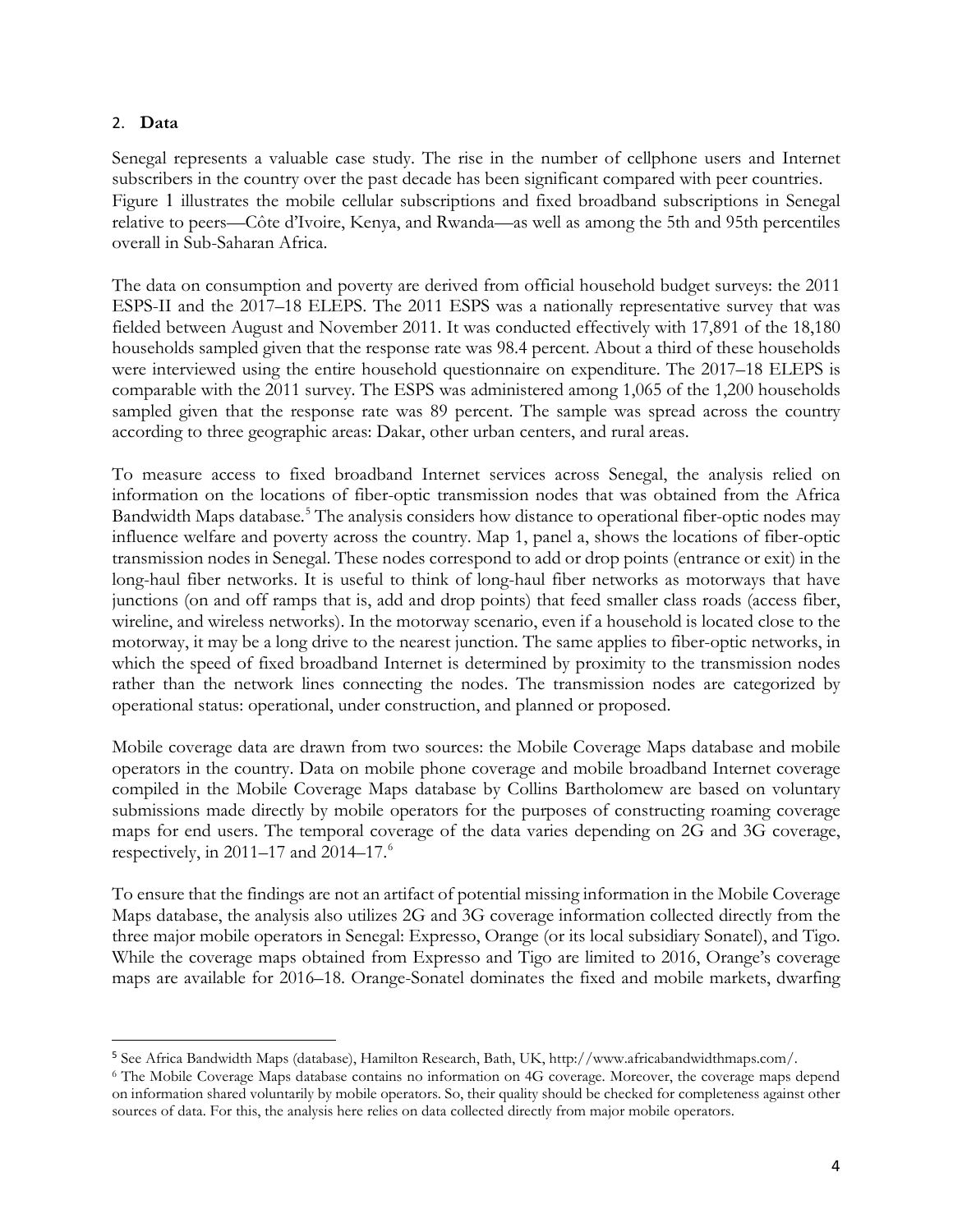the market shares of other major providers, such as Expresso (22 percent) and Tigo (24 percent) (BuddeComm. 2020). Orange is also the first provider of 4G technologies in Senegal (Oduor 2016).

The data newly collected from providers show a much wider coverage of 3G technologies in Senegal than otherwise suggested by the Mobile Coverage Maps database. For instance, the median distance between the centroids of EAs in the 2017–18 ELEPS and the closest coverage areas of 3G technologies was 1.8 kilometers based on the Mobile Coverage Maps database (see map 1, panel b). Yet, the distance was only 0.4 kilometers based on the data provided by Orange-Sonatel for the same year (see map 1, panel c). There is thus a substantial discrepancy in mobile coverage data across the various sources of information. The analysis therefore combines the data from all the various sources of information to ensure that the 3G coverage maps are as complete as possible.

The analysis also uses the GPS coordinates of the centroids of EAs to match the locations of the households in the survey data and the fiber-optic nodes and mobile coverage maps. It would have been ideal if the exact locations of households were merged with spatial data on digital technologies. Nonetheless, the GPS coordinates of the centroids of EAs are the best source of geographical referencing data available for identifying the location of households. The same approach is adopted by Hjort and Poulsen (2019), who demonstrate that the distance between the terrestrial backbone infrastructure and sampling cluster locations still provides a reasonable measure of the accessibility to the Internet.

# **3. Estimation strategy**

To estimate the impact of fixed and mobile broadband Internet on household outcomes, the following equation is calculated:

$$
y_{irt} = \alpha + \beta_1 DT_{irt-1} + \gamma \mathbf{X}_{irt} + \theta_r + \tau_t + \varepsilon_{irt}, \tag{1}
$$

where  $y_{irt}$  is the outcome of interest, that is, the consumption or poverty status of household  $i$  in region *r* at year *t*. In addition to total consumption, food and nonfood consumption are also separately considered. These consumption variables are all log-transformed because of the large skewness and kurtosis values. The poverty status of households is determined by the international extreme poverty line of \$1.90 per day or low-middle income international poverty line of \$3.20 per day.<sup>[7](#page-6-0)</sup> To account for any potential bias arising from the sampling, we apply probability weights for our main results.<sup>[8](#page-6-1)</sup> The use of sampling weights renders our estimates nationally representative.

 $DT_{irt-1}$  denotes access to fixed and mobile broadband Internet proxied by connectivity to the fiberoptic network and 3G coverage, respectively. Connectivity to fixed broadband Internet is operationalized through a binary variable that takes a value of 1 if the household lives in an EA the centroid location of which is less than 1 kilometer from the closest functional fiber-optic node for fixed broadband Internet.<sup>[9](#page-6-2)</sup> For mobile broadband Internet, the treatment is coded 1 if a given

<span id="page-6-0"></span><sup>7</sup> [https://blogs.worldbank.org/developmenttalk/richer-array-international-poverty-lines.](https://blogs.worldbank.org/developmenttalk/richer-array-international-poverty-lines)

<span id="page-6-1"></span><sup>8</sup> It is worth noting that our main analytical conclusions remain consistent regardless of whether sampling weights are applied in our regression. See the appendix for details.

<span id="page-6-2"></span><sup>9</sup> The findings do not change if the distance threshold of 1 kilometer is shifted to other distances (see appendix A).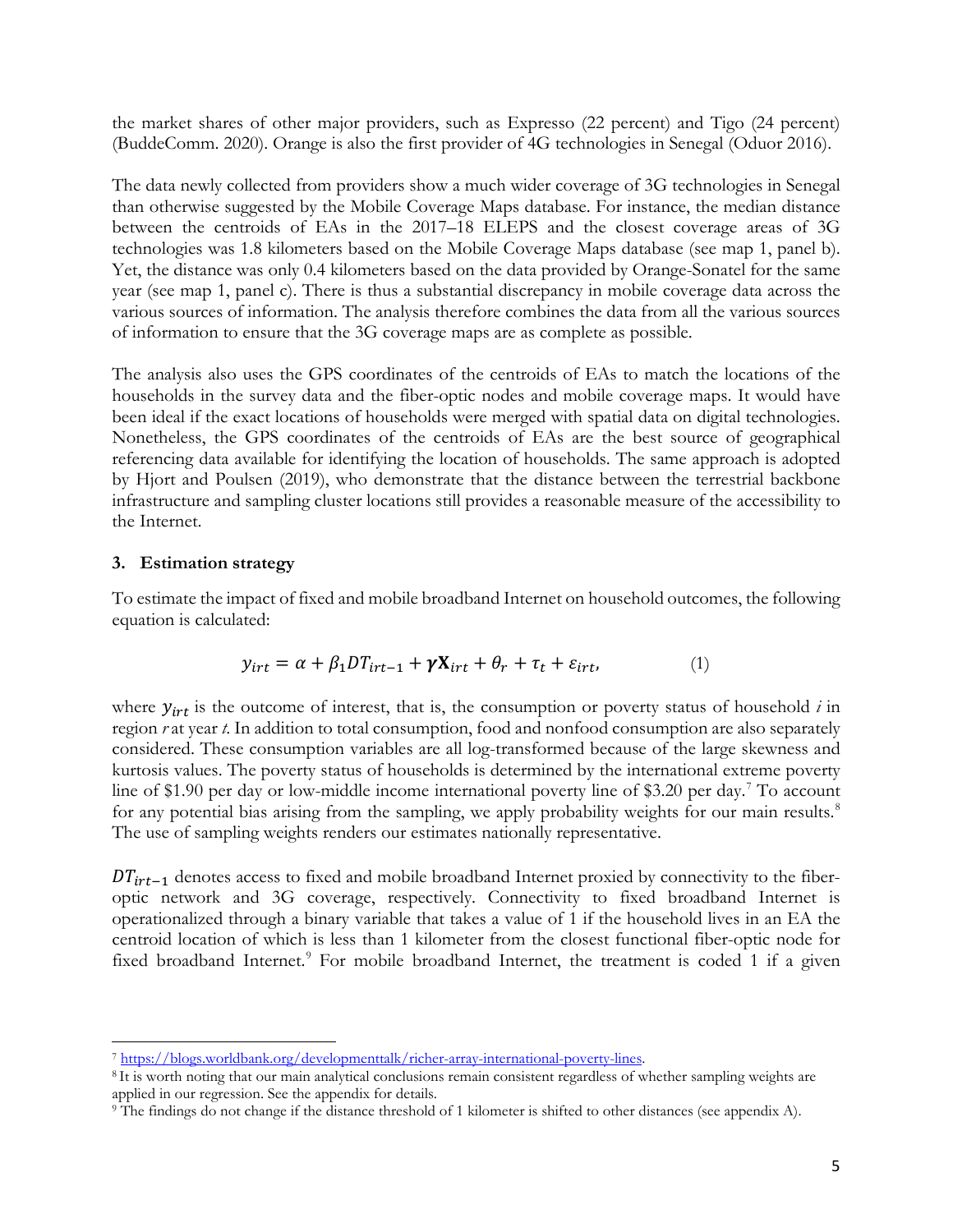household lives in an EA in which the centroid is covered by 3G technologies.<sup>[10](#page-7-0)</sup> The treatment variables are lagged one year because it is most likely that there is some temporal lag between the arrival of digital infrastructure (e.g., fiber-optic nodes or 3G) and the manifestation (if any) of the welfare effect.<sup>[11](#page-7-1)</sup> Because the first round of the 2011 survey does not reveal information on 3G mobile coverage, the welfare effect of 3G coverage can be tested only using the 2017–18 ELEPS. The analysis of the 4G network is not considered extensively in the main analysis of this paper because Senegal had not yet deployed a full 4G network in 2018, the year the latest household survey was collected. Indeed, 4G was only introduced in Senegal in 2016, and 4G coverage remains limited to a few urban centers of the country.[12](#page-7-2)

The set of control variables  $X_{irt}$  includes household size, the marital status and sex of household heads, access to electricity, literacy of household heads, housing conditions (as measured in a composite index of dwelling characteristics<sup>13</sup>), and a group of EA-level variables, including nighttime lights, road density, and elevation above sea level.<sup>[14](#page-7-4)</sup> In addition,  $\theta_r$  and  $\tau_t$  are region fixed effects and year fixed effects. Controlling for other types of infrastructure, such as road connectivity or electricity, is important given that, in most African countries, "a part of the backbone network runs parallel to other infrastructure such as roads or electricity cables" (Hjort and Poulsen 2019, 1053). Descriptive statistics on key outcome variables, treatment, and other covariates and controls are reported in table 1.

The main object of interest is coefficient  $\beta_1$ , which captures the effect of access to digital infrastructure on welfare and poverty. To account for the existence of heteroskedasticity and serial correlation, standard errors are clustered according to the relevant EAs.

To identify  $\beta_1$ , the analysis assumes no endogeneity or E[ $\varepsilon_{irt}$ ]  $DT_{irt-1}$ ,  $X_{irt}$ ,  $\theta_r$ ,  $\tau_t$ ] = 0. This assumption is violated if there are any unobservable, omitted variables that confound the relationship between the outcome of interest and the treatment. It is plausible, for instance, that places covered by 3G also tend to have local business environments that are more friendly to firm entry and job creation, which could, in turn, result in improvements in welfare. In this case, it would be incorrect to attribute improvements in welfare to 3G coverage alone.

<span id="page-7-0"></span><sup>10</sup> The Mobile Coverage Maps database 3G coverage maps are provided as polygon shapefiles, while some of the 3G coverage maps shared by operators are available only as point shapefiles. In the case of the point shapefiles, households were coded as covered if they were in EAs in which the centroids were less than 1 kilometer from the closest coverage points.

<span id="page-7-1"></span><sup>11</sup> As a robustness check, the contemporaneous effects of distribution terminals on consumption and poverty are also tested. The conclusions do not change whether the treatment is lagged or not (see appendix A, table A.2).

<span id="page-7-2"></span><sup>12</sup> See Pop et al. (2018) for more detail. Although 4G is beyond the scope of this paper, 4G coverage maps received from Orange-Sonatel (for December 2017 and December 2018) are used to test the impact of 4G technologies on consumption and poverty. The results are reported in appendix A, [Table A.7.](#page-22-0) The finding is that 4G coverage is positively correlated with consumption and negatively with poverty, but this relationship is not robust to the inclusion of demographic and geographical controls.

<span id="page-7-3"></span><sup>&</sup>lt;sup>13</sup> This wealth index is based on whether the household has the following: durable walls; durable roof; durable floors; access to toilet; access to water toilet; and electric or gas cooking fuel. Based on household responses to these questions, the index was calculated using a weighted average, with weights derived from principal component analysis. The index is used because including the different components as separate variables introduces multicollinearity in the regression.

<span id="page-7-4"></span><sup>14</sup> Data on nighttime light, road density, and elevation are derived from NASA VIIRS (Visible Infrared Radiometer Suite), Meijer et al. (2018), and SRTM 90m DEM Digital Elevation Database, respectively. Positive expenditure on electricity bills is taken as a measure of access to electricity in both rounds of the survey because there is no other direct measure of household electricity access.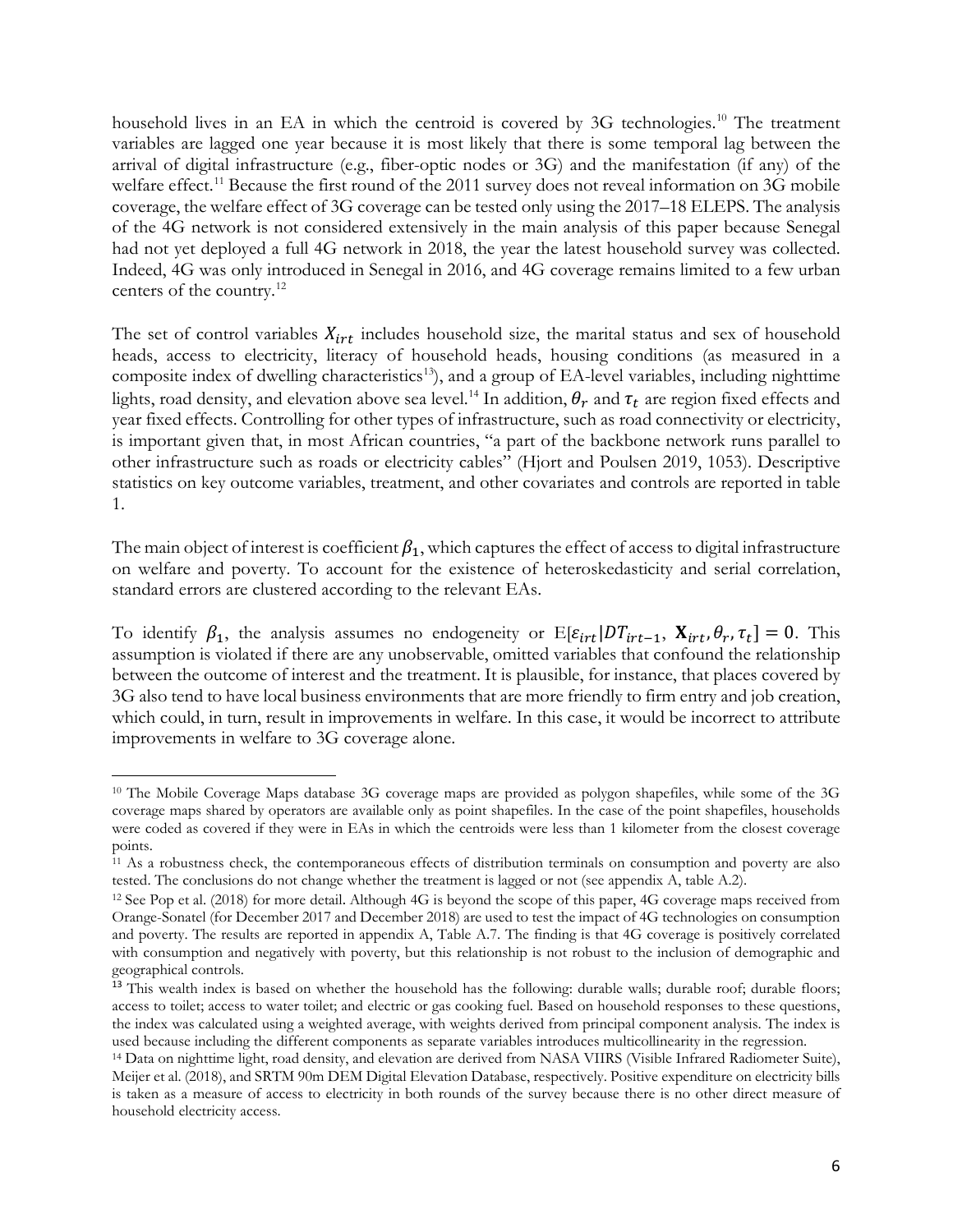To alleviate concerns about endogeneity, two-stage least squares regression analysis is employed as a robustness check. The distance to 3G coverage in neighboring areas outside the immediate vicinity of a given EA is used as an instrument for 3G coverage in the same EA. More specifically, an index of distance to 3G coverage is constructed that is defined as the weighted sum of the distance to 3G coverage in areas that are close to (within a 100-kilometer radius), but not within the immediate vicinity (within a 15 kilometer radius) of a given EA. Formally, this index is defined as follows:

3*G* Distance Index 
$$
_j = \sum_{k=1}^n d_k w_{jk} / \sum_{k=1}^n w_{jk}
$$
, (2)

where  $d_k$  is the distance between location *k* and the closest 3G coverage areas, and  $w_{jk}$  is defined as the inverse of the distance between EA *j* and location *k*. Location *k* corresponds to the centroid of 0.0833 × 0.0833 degree (∼10 × 10 km at equator) grid-cell *k* = {1,…,n} defined on the national boundaries of Senegal. For this calculation, only those locations are considered that are within a 15 kilometer to 100 kilometer radius of enumeration *j*.

The instruments are valid if they meet two requirements: excludability and relevance. First, the instruments are excludable if they are conditionally independent from the error term in equation 1. There is little reason to believe that factors directly influencing the welfare of households in EA *j* also affect the distance to 3G coverage in neighboring areas outside EA *j*. Second, instruments need to be relevant or closely correlated with the endogenous variable. Connective digital infrastructure, such as cellphone towers, tend to cluster geographically, driven by market demands that are also spatially concentrated. Thus, distance to 3G coverage in neighboring areas is likely to impact the probability that households are covered by 3G in EA  $j$ , thus meeting the requirement of relevancy.<sup>[15](#page-8-0)</sup>

#### **4. Results**

The main results are reported in table 2, which illustrates that 3G coverage is associated with higher household consumption. A positive correlation is also found between consumption and connectivity to fiber-optic nodes (significant at the 0.10 level), but the estimated effect is not significant after one controls for demographic and geographical characteristics. The estimated welfare impact of 3G coverage is robust across various model specifications with and without the additional set of demographic and geographical control variables. The total consumption among households covered by 3G technology is about 14 percent greater than the total consumption of households not covered by 3G.[16](#page-8-1) In particular, nonfood consumption is significantly positively correlated with 3G coverage. The average nonfood consumption of households with 3G coverage is about 26 percent greater than the average nonfood consumption of households without 3G coverage.

The results suggest that 3G coverage is also associated with lower extreme poverty (based on the international poverty line of \$1.9 per day). The estimated effects of 3G coverage on poverty are negative and statistically significant, both with and without the additional set of demographic and

<span id="page-8-0"></span><sup>&</sup>lt;sup>15</sup> The intuition is similar to that of Acemoglu et al. (2019), who use waves of democratization in neighboring countries or countries in the same region as an instrument for democratization in a country surrounded by those countries.

<span id="page-8-1"></span><sup>&</sup>lt;sup>16</sup> Since our dependent variables are all log-transformed for consumption, we exponentiate the coefficients, subtract one from these numbers, and multiply by 100 to obtain a more precise, substantive interpretation of those coefficients. For instance, the coefficient for 3G coverage on total consumption (Column 2 in Table 2) is 0.134. This means for one unit increase in 3G coverage, total consumption is expected to increase by 14 percent, which is derived from exp(0.134)≈1.143 minus 1.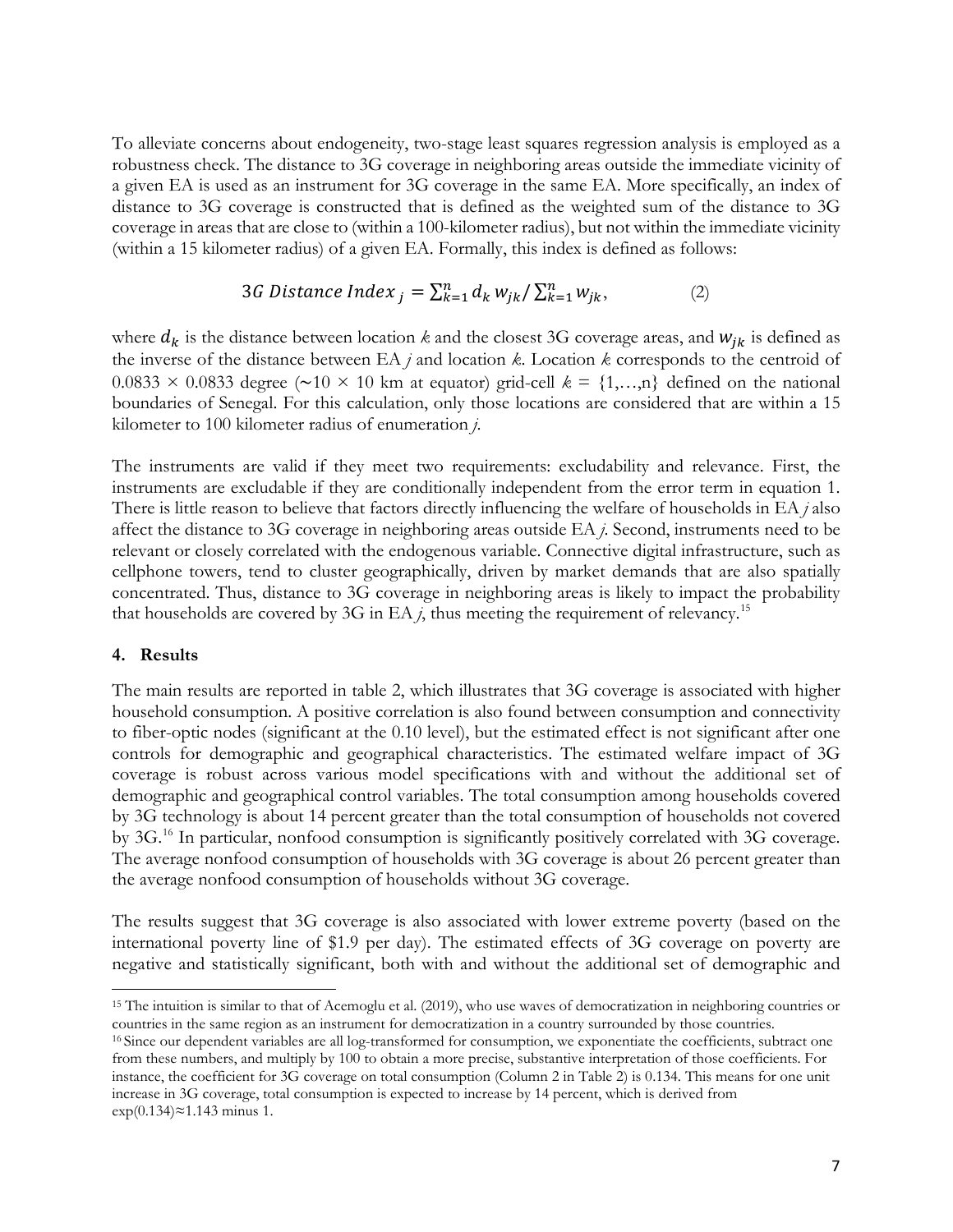geographical controls (Columns 7 and 8 in Table 2). Notably, households covered by 3G exhibit an extreme poverty rate lower by about 10 percent relative to households without 3G coverage.<sup>[17](#page-9-0)</sup> While 3G coverage is also correlated negatively with moderate poverty (based on the international poverty line of \$3.2 per day ), its effect is not robust to the inclusion of the additional set of controls (Columns 9 and 10 in Table 2).

It is plausible that the relationship between 3G coverage and welfare is being confounded by other factors. For instance, 3G coverage is likely correlated with the fiber network and with 2G cellular services, which are also likely to impact welfare directly. The estimated effects of 3G as reported in table 2 may thus be picking up the effects of fixed broadband Internet and mobile phone access together. Failure to control for these potential confounders could lead an overstatement of the relationship between 3G and welfare. As a robustness check, the same models as presented in table 2 are run, but with controls for connectivity to the fiber-optic network (or within 1 kilometer of the nearest fiber-optic transmission node) and controls for 2G coverage.[18](#page-9-1) The main findings do not change (see appendix A, Table A.3). Furthermore, the main results are also robust to specifications including self-reported ownership of cellphone or Internet access as additional controls (see appendix A, Table A.4). [19](#page-9-2)

One may control for various demographic and geographical factors, but miss other, unobservable confounders that bias the estimates. To alleviate the issue of endogeneity, an instrumental variable approach is applied. The results of the two-stage least squares regressions are reported in table 3. The first-stage regression shows that the instrument is strongly and negatively correlated with 3G coverage (see appendix A, Table A.1). This makes sense given that the likelihood that households in a given EA are covered by 3G is expected to decline if the neighboring areas are distant from the closest 3G coverage areas. The two-stage least squares estimates show results that are similar to the results of the ordinary least squares regressions; the effects of 3G on total consumption are positive and statistically significant, and these effects are particularly pronounced in the case of nonfood consumption. As expected, the effects of 3G on poverty are also negative and statistically significant (though at the 0.10 level) in the two-stage least squares regressions.

The analysis also examined the results on various subsamples (Table 4). First, the sample was split into rural and urban areas. 3G coverage is significantly and positively correlated with consumption and negatively associated with poverty only for urban households (Table 4, panel a). Interestingly, this correlation is particularly pronounced for food consumption among urban households while 3G coverage is significantly and positively correlated with non-food consumption for rural households. The sample is also separated according to whether household consumption is below or above the median consumption level (in each survey). This exercise reveals that while the effect of 3G coverage is positive and significant for non-food consumption for poorer households, these effects lose

<span id="page-9-0"></span><sup>&</sup>lt;sup>17</sup> The point estimates do not change substantially if no weights are applied. According to our unweighted regressions, 3G coverage is associated with a 18 percent increase in total consumption and a 7 percent decrease in extreme poverty rate (see Table A.3 and A.4 in the appendix). To put this in context, similar work for Nigeria—integrating household panel data and historical coverage maps—finds an 11.1 percent increase in total consumption and a 7.9 percentage point decline in extreme poverty after three years of coverage (Bahia et al. 2020). Using data from 14 rural and geographically isolated areas in the Philippines between 2016 and 2018, Blumenstock et al. (2020) also find that the introduction of a new phone tower led to an increase in household income of 17 percent, and increased household expenditures by 10 percent. 18 Data on 2G coverage are also provided in the Mobile Coverage Maps database and by the mobile operators.

<span id="page-9-1"></span>

<span id="page-9-2"></span><sup>&</sup>lt;sup>19</sup> The self-reported ownership of cellphone or Internet access is measured by a positive expenditure on cellphone or Internet subscriptions.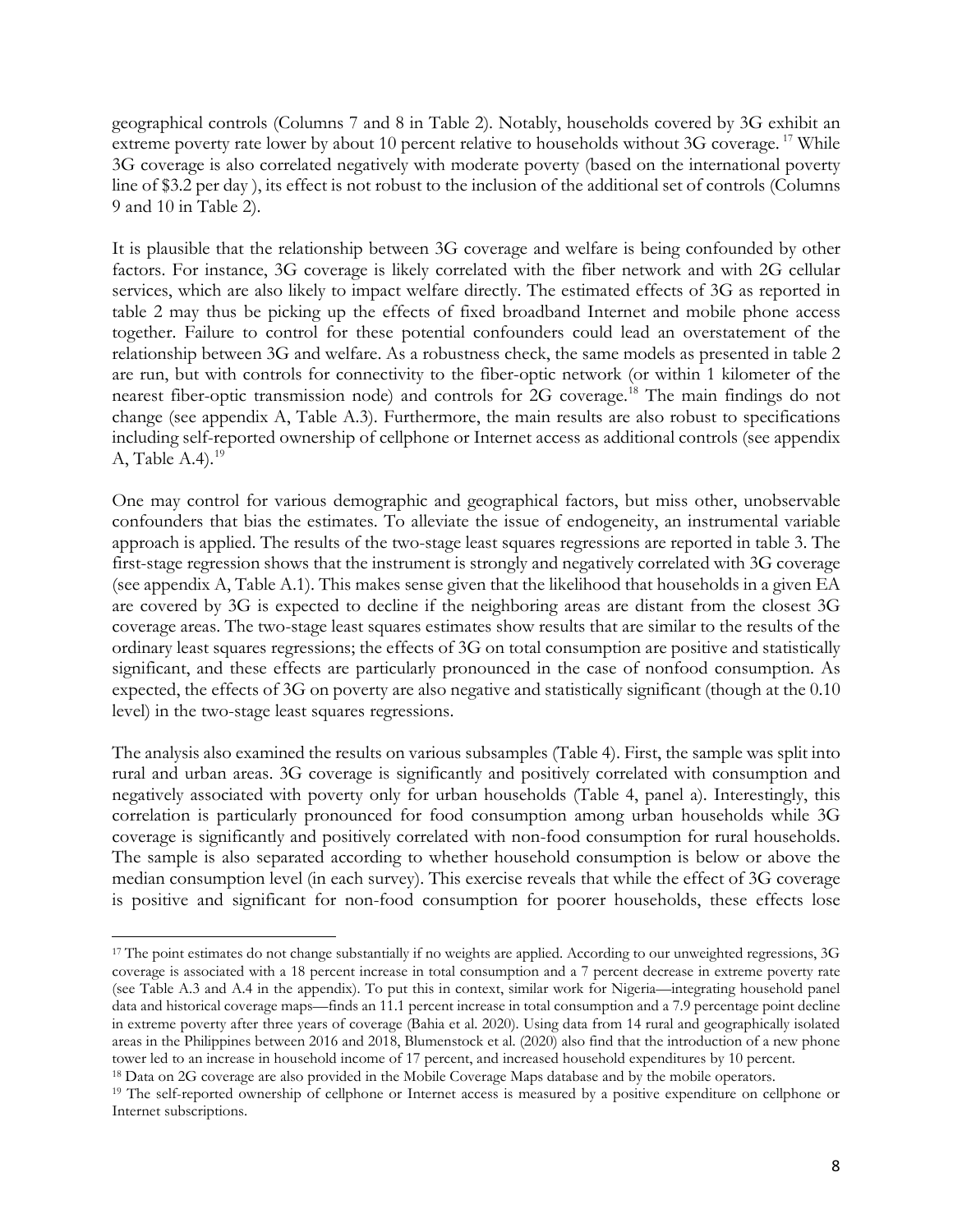statistical significance for other measures of welfare, which is driven partly by a smaller sample size (Table 4, panel b).

The sample is likewise split by gender and age. The positive effects of 3G coverage on non-food consumption are particularly pronounced among man-headed households. Splitting the sample by age using age 50 as a threshold (roughly the median age of household heads) reveals that the positive welfare effects of 3G coverage are more evident among households headed by younger people.

A potential mechanism through which mobile broadband Internet translates into improvements in welfare may be the impact on labor outcomes. The expansion of digital infrastructure and access to the Internet may not only help the creation of jobs in the ICT sector, but also reduce transaction costs for people in finding jobs or productive inputs or improve labor productivity (World Bank 2016). The analysis has examined the relationship between 3G coverage and four different labor outcomes: (1) employment, (2) wage and salaried employment, (3) formal employment, and (4) earning per month or wage. [20](#page-10-0) The effect of mobile broadband technologies on wage/salaried or formal employment is of particular interest because a shift away from informal, self-employment toward more productive wage/salaried or formal employment in private and public services is deemed a potential pathway to reducing poverty rates in Africa (World Bank 2016, 2019). To test this causal channel, equation 1 is estimated once again, using labor outcomes as the dependent variable.

The analysis shows that 3G coverage is positively correlated with wage/salaried employment, formal employment and earnings per month, although the effects on wage/salaried employment and earnings become insignificant with the additional set of controls, which implies that these relationships may be confounded by other demographic and geographical factors (Table 5). 3G coverage does not have a significant impact on overall employment. These findings are consistent with other studies (e.g., Bahia et al. 2020; Hjort and Poulsen 2019) showing similar results: that access to the Internet translates into increased employment in wage or higher-skilled jobs. Our finding draws attention to the potential role that digital technologies can play in improving labor outcomes – and particularly, employment in "better" jobs.

# **5. Conclusion**

Despite the potential for development, evidence on the effects of Internet access on household welfare remains scarce. Most studies on digital technologies focus on cellphone (2G) access, while the studies that look at broadband tend to focus on fixed rather than mobile broadband. Yet, it is through mobile broadband that most people in African countries use the Internet (ITU 2019).

This paper provides new evidence on the positive impacts of mobile broadband coverage on household welfare in Senegal. It uses rich data available from household consumption surveys to analyze the implications of different types of technologies for welfare in 2011–18. To accomplish this, the analysis integrates household locations with data from maps of the terrestrial backbone networks and 2G, 3G, and 4G coverage maps. This allows an examination of the impact of both fixed and

<span id="page-10-0"></span> $20$  For this analysis, an employed individual is an individual of working age (15–64) who had worked at least one hour during the seven days previous to the interview. Wage and salaried employment includes those workers who work in a place that is not their own farm or in a business not run by their own household. Formal employment is defined as those workers whose employers or company holds a national identification number and accounting. Wage is derived based on the question in the 2017–18 ELEPS which asked how much a person earned in the last 12 months.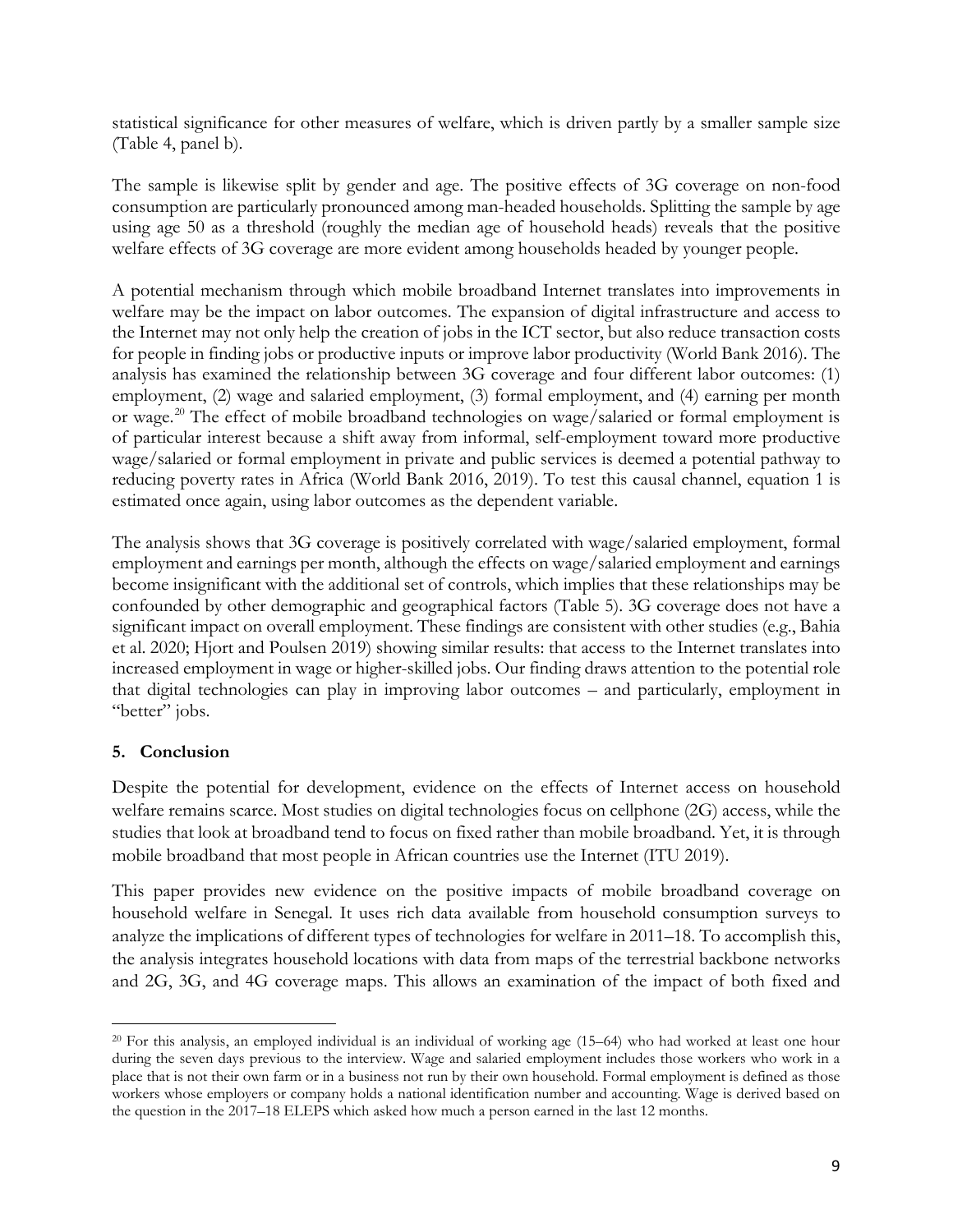mobile broadband infrastructure on household consumption and poverty. The results show that mobile broadband coverage is positively associated with the levels of household consumption in Senegal. The welfare effect of 3G coverage is evident in both urban and rural areas (though its magnitude appears to be larger in urban areas), and particularly among young man-headed households. However, the analysis does not find sufficient evidence to suggest that fixed broadband has an independent impact on consumption or poverty. The analysis also shows some evidence that one of the causal mechanisms through which mobile broadband coverage yields welfare gains is its impact on labor outcomes.

In Senegal, as in other African countries, mobile broadband is the dominant channel through which people access the Internet. A recent estimate suggests that 98.7 percent of Internet users in Senegal access the Internet through mobile phones (ARTP 2019). Reliable, timely evidence of the potential impact of mobile broadband on welfare is key to comprehensive policy discussions on digital technologies. The findings of this study, which shows that mobile broadband coverage can have positive effects on consumption and poverty reduction, provide important evidence for policy makers on the potential spillovers of connectivity.

In particular, this evidence can be useful in informing the cost-benefit analysis of policies aimed at achieving universal Internet access. Network coverage is limited in African countries, especially in rural areas, where 82 percent of the extreme poor live and earn their livelihoods primarily from subsistence farming. While fixed broadband access is important for businesses (Fernandes et al. 2017; Hjort and Poulsen 2019), the evidence presented in this paper showcases the concrete benefits of mobile broadband for household welfare, highlighting its potential as a pathway to achieve universal coverage. Overall, improving the availability of affordable digital infrastructure in rural areas is key to avoiding the risk of a widening digital divide between urban and rural areas.

A related point refers to the importance of a lack of competition among service providers, which has been found as one of the main determinants—in addition to accessibility costs and market size—of the large disparity in cellphone coverage systems in Sub-Saharan Africa (Buys et al. 2009). The importance of competitive environments in digital infrastructure is relevant in Senegal, where Orange-Sonatel was the only 4G provider up to 2018–19. The need for competition to exploit fully the potential of digital technologies is highlighted by studies showing that increased competition in digital infrastructure, such as a higher number of mobile operators and the reduction in the market power of broadband monopolies, has measurable impacts on welfare by reducing prices and incentivizing new entrants (Decoster et al. 2019; Rodríguez-Castelán et al. 2019).

As this paper shows, mobile broadband can serve as a welfare-enhancing mechanism. Future work should focus on a better understanding of the uses of mobile Internet by households, such as in leisure versus productive activities (for example, job searches), as well as on the role of accessible content. Additionally, subsequent research may shed light on the implications of mobile broadband as private and public platforms, including mobile money and e-government applications, which, in the region, now tend to be based mostly on 2G technology.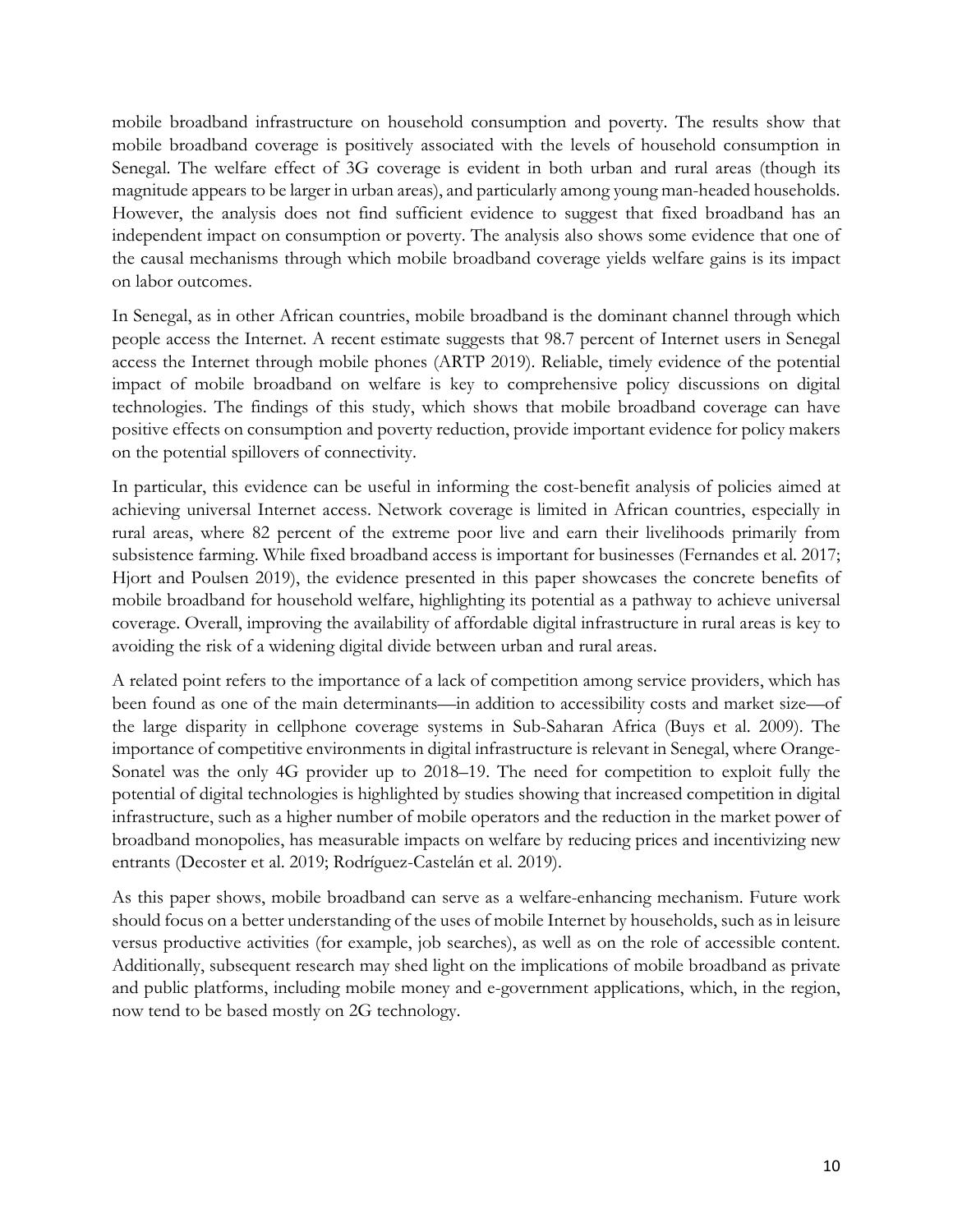#### **References**

- Acemoglu, Daron, Suresh Naidu, Pascual Restrepo, and James A. Robinson. 2019. "Democracy Does Cause Growth." *Journal of Political Economy* 127 (1): 47–100.
- ARTP (Autorité de Régulation des Télécommunications et des Postes). 2019. "Observatoire de l'Internet: Tableau de Bord au 31 décembre 2019" [Internet observatoire: dashboard on 31 December 2019]. ARTP, Dakar, Senegal.
- Bahia, Kalvin, Pau Castells, Genaro Cruz, Takaaki Masaki, Xavier Pedrós, Tobias Pfutze, Carlos Rodríguez-Castelán, and Hernan J. Winkler. 2020. "The Welfare Effects of Mobile Broadband Internet: Evidence from Nigeria." Policy Research Working Paper 9230, World Bank, Washington, DC.
- Blumenstock, Joshua, Niall Carrigan Keleher, Arman Rezaee, and Erin Troland. 2020. "The Impact of Mobile Phones: Experimental Evidence from the Random Assignment of New Cell Towers." Background paper, Innovations for Poverty Action, New Haven, CT.
- BuddeComm. 2020. *Senegal: Telecoms, Mobile, and Broadband; Statistics and Analyses*. Sydney: Paul Budde Communication. https://www.budde.com.au/Research/Senegal-Telecoms-Mobile-and-Broadband-Statistics-and-Analyses.
- Buys, Piet, Susmita Dasgupta, Timothy S. Thomas, and David Wheeler, 2009. "Determinants of a Digital Divide in Sub-Saharan Africa: A Spatial Econometric Analysis of Cell Phone Coverage." *World Development* 37 (9): 1494–1505.
- Czernich, Nina, Oliver Falck, Tobias Kretschmer, and Ludger Woessmann. 2011. "Broadband Infrastructure and Economic Growth." *Economic Journal* 121 (552): 505–32.
- Decoster, Xavier, Gabriel Lara Ibarra, Vibhuti Mendiratta, and Marco Santacroce. 2019. "Welfare Effects of Introducing Competition in the Telecom Sector in Djibouti." Policy Research Working Paper 8850, World Bank, Washington, DC.
- Fernandes, Ana Margarida, Aaditya Mattoo, Huy Le Nguyen, and Marc Tobias Schiffbauer. 2019. "The Internet and Chinese Exports in the Pre-Ali Baba Era." *Journal of Development Economics* 138 (May): 57–76.
- García Zaballos, Antonio, and Rubén López-Rivas. 2012. "Socioeconomic Impact of Broadband in Latin American and Caribbean Countries." Technical Note IDB-TN-471 (November), Inter-American Development Bank, Washington, DC.
- Hjort, Jonas, and Jonas Poulsen. 2019. "The Arrival of Fast Internet and Employment in Africa." *American Economic Review* 109 (3): 1032–79.
- ITU (International Telecommunication Union). 2019. "Measuring Digital Development: Facts and Figures 2019." ITU, Geneva. https://www.itu.int/en/mediacentre/Pages/2019-PR19.aspx.
- Klonner, Stefan, and Patrick James Nolen. 2010. "Cell Phones and Rural Labor Markets: Evidence from South Africa." *Proceedings of the German Development Economics Conference* 56, Ausschuss für Entwicklungsländer, Verein für Socialpolitik, Göttingen, Germany.
- Meijer, Johan R., Mark A. J. Huijbregts, Kees C. G. J. Schotten, and Aafke M. Schipper. 2018. "Global Patterns of Current and Future Road Infrastructure." *Environmental Research Letters* 13 (6) (May 23). https://iopscience.iop.org/article/10.1088/1748-9326/aabd42/meta.
- Pop, Georgiana, Tania Begazo, Philana Mugyenyi, and Gonçalo Coelho. 2018. "Guide for Policy-Makers: Pro-competition Market Solutions to Address Key Bottlenecks in Senegal's Telecommunications Services." Note, World Bank, Washington, DC.
- Oduor, Michael. 2016. "Senegal's Sonatel Acquires 4G Internet Services." *Africanews* (June 22). https://www.africanews.com/2016/06/22/senegal-s-sonatel-acquires-4g-internet/.
- Qiang, Christine Zhen-Wei, and Carlo M. Rossotto. 2009. "Economic Impacts of Broadband." With and Kaoru Kimura. In *2009 Information and Communications for Development: Extending Reach and*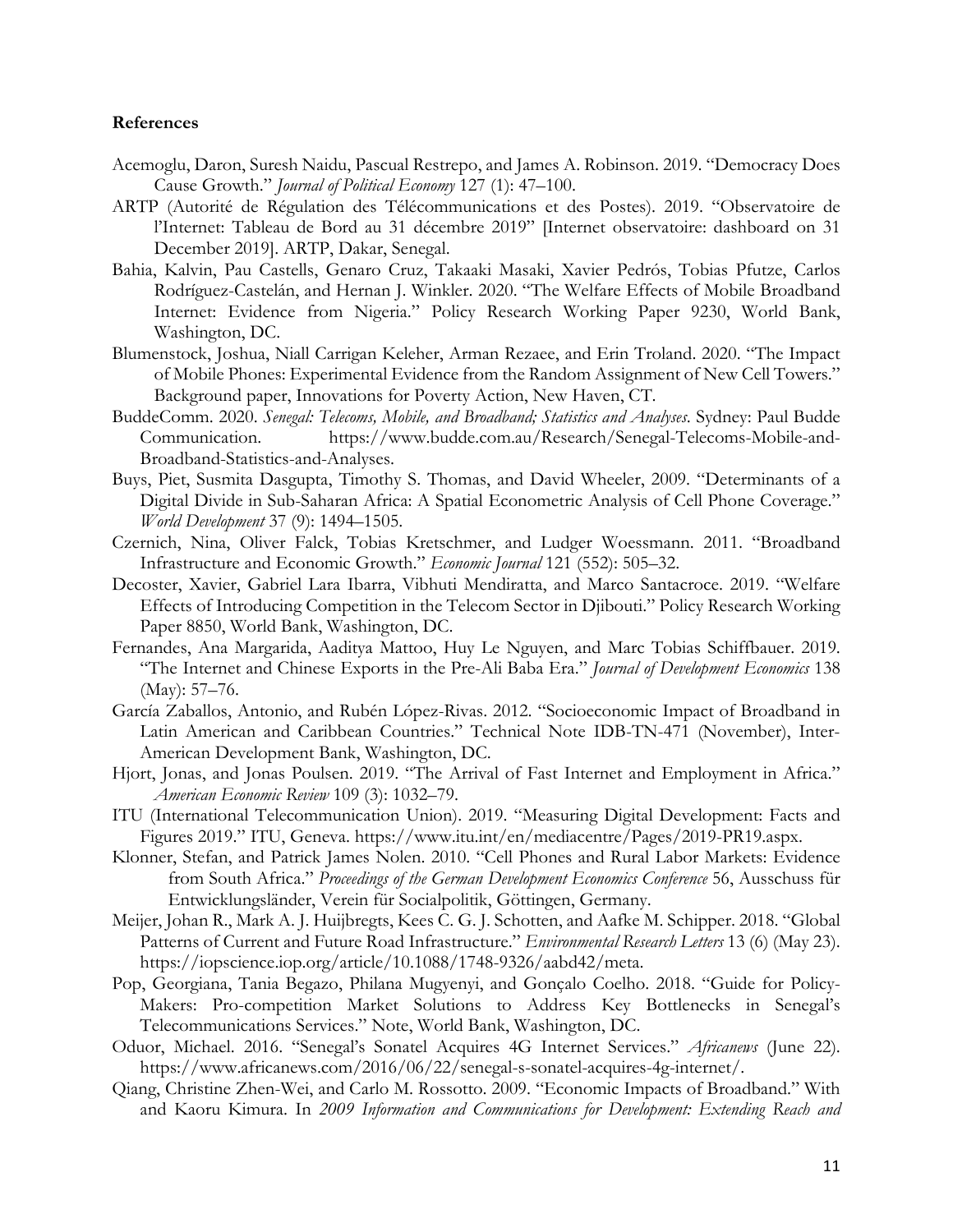*Increasing Impact*, 35–50. Washington, DC: World Bank.

- Ravallion, Martin. 1998. "Poverty Lines in Theory and Practice." LSMS Working Paper 133, Living Standards Measurement Study, World Bank, Washington, DC.
- ———. 2016. *The Economics of Poverty: History, Measurement, and Policy*. New York: Oxford University Press.
- Rodríguez-Castelán, Carlos, Abdelkrim Araar, Eduardo A. Malásquez, Sergio Olivieri, and Tara Vishwanath. 2019. "Distributional Effects of Competition: A Simulation Approach." Policy Research Working Paper 8838, World Bank, Washington, DC.
- SRTM 90m DEM Digital Elevation Database (Shuttle Radar Topography Mission), CGIAR–CSI (Consortium of International Agricultural Research Centers–Consortium for Spatial Information), Montpellier, France. http://srtm.csi.cgiar.org/.
- World Bank. 2016. *World Development Report 2016: Digital Dividends*. Washington, DC: World Bank.
- ———. 2018. *Systematic Country Diagnostic: Mexico*. Washington, DC: World Bank.
- ———. 2019. *The World Development Report 2019: The Changing Nature of Work*. Washington, DC: World Bank.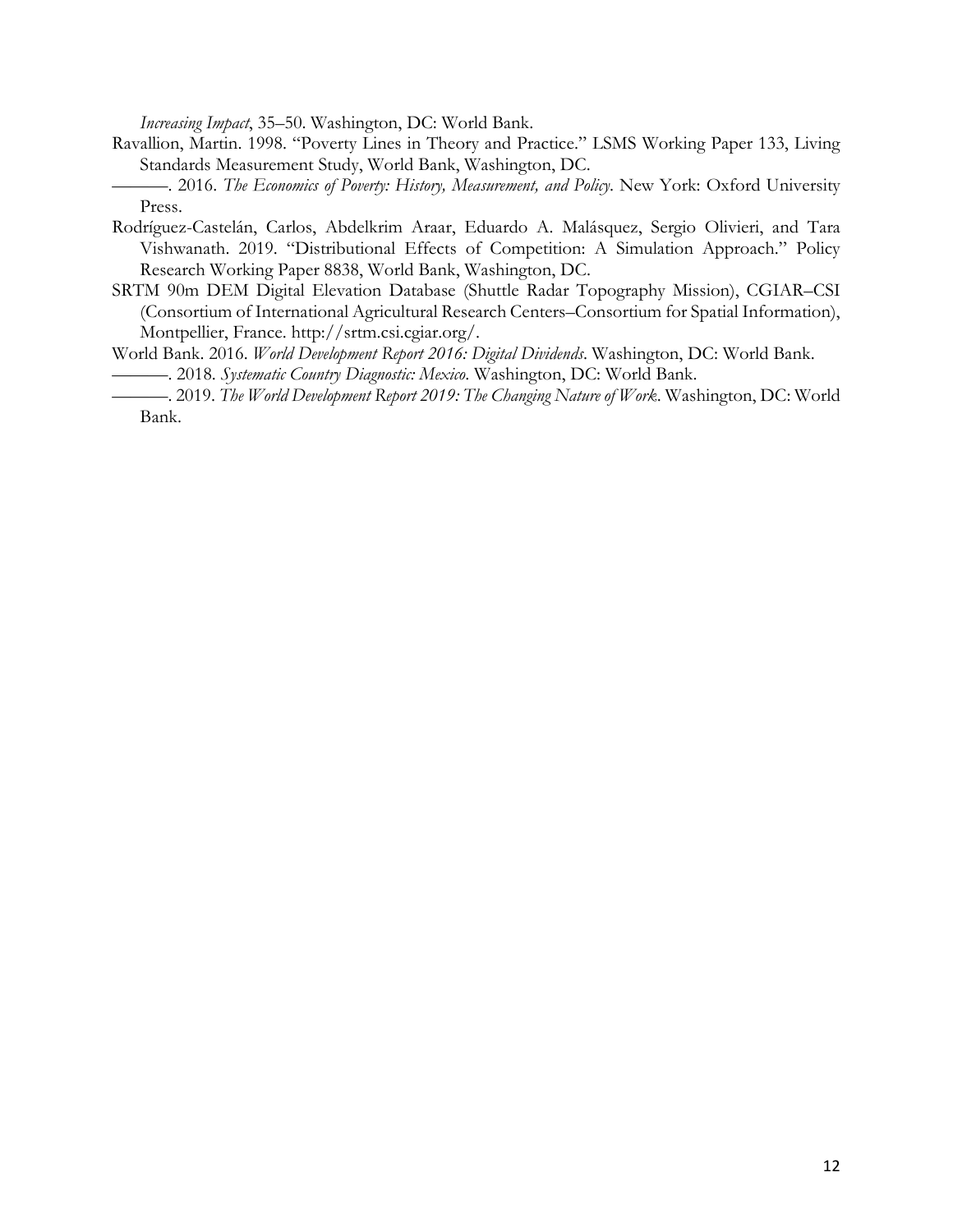#### <span id="page-14-0"></span>**Figure 1 and Map 1**



Figure 1. Mobile cellular subscriptions and Internet use in Senegal relative to peers in Sub-Saharan Africa

*Source*: World Bank estimates based on 2018 data of WDI (World Development Indicators) (database), World Bank, Washington, DC, http://data.worldbank.org/products/wdi.

*Note:* Dashed lines represent the values of the countries that rank in the 95th and 5th percentile of the cumulative distribution function of the variable of interest in the group of countries that belong to the Sub-Saharan Africa region. The cumulative distribution function uses the most recent year on which information is available. For more information about the methodology, see World Bank (2018).

<span id="page-14-1"></span>Map 1. Fiber-optic nodes and distance to 3G coverage, Senegal

a. Fiber-optic nodes b. Distance to 3G coverage, 2017 c. Distance to 3G coverage

(operators), 2017



*Sources*: GPS coordinates of fiber-optic nodes: Africa Bandwidth Maps (database), Hamilton Research, Bath, UK, http://www.africabandwidthmaps.com/. Panel b: Mobile Coverage Maps (database), Collins Bartholomew, HarperCollins Publishers, Glasgow, https://www.collinsbartholomew.com/mobile-coverage-maps/. Panel c: data of Orange Sénégal; see Groupe Sonatel, Dakar, at https://www.sonatel.sn/.

*Note:* Distance is expressed in kilometers.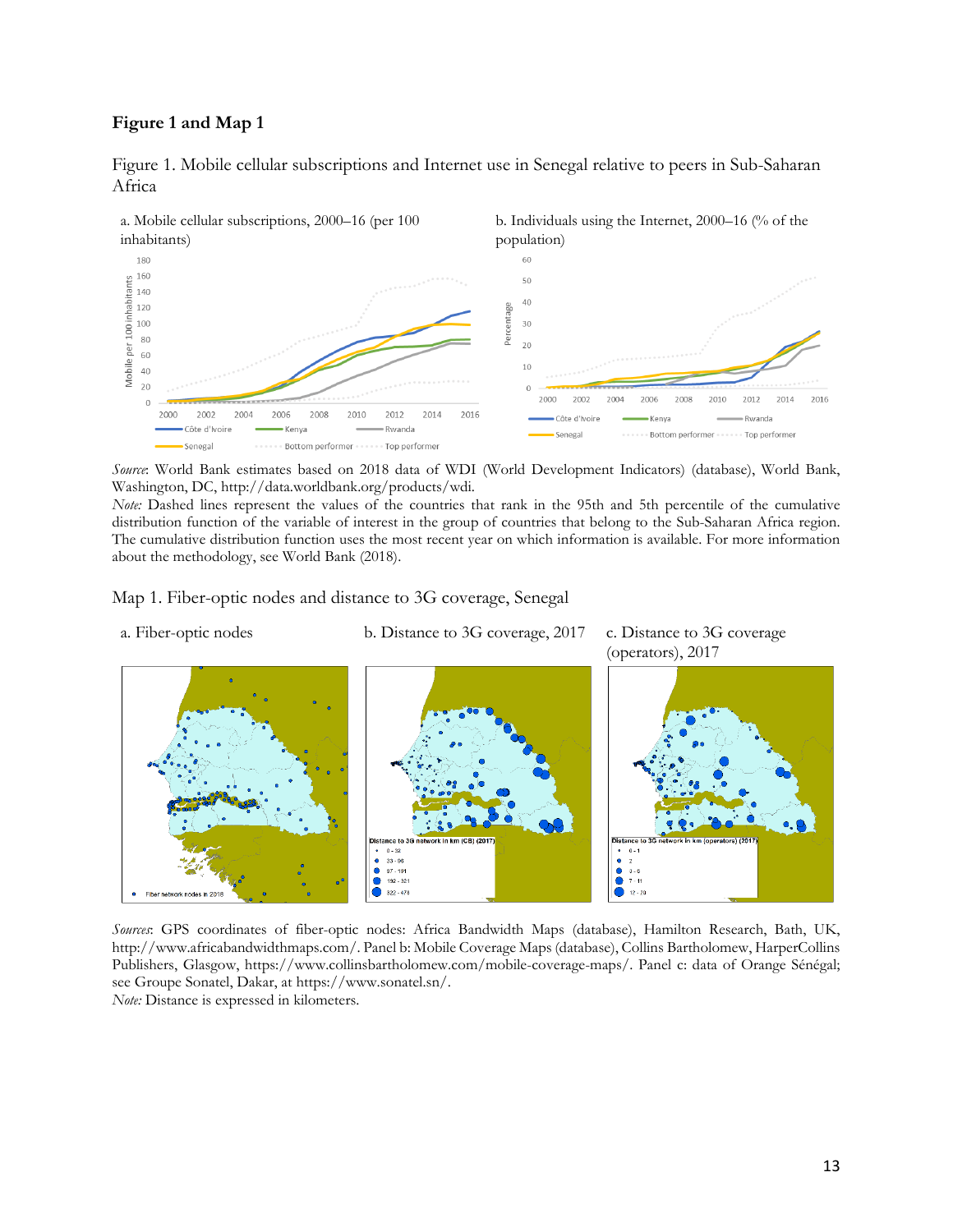# **Tables**

Table 1. Descriptive statistics, 2011 ESPS-II and 2017–18 ELEPS

|  | a. 2011 ESPS-II |
|--|-----------------|
|--|-----------------|

| Variable                       | N    | Mean     | SD      | Min              | Max    |
|--------------------------------|------|----------|---------|------------------|--------|
| Log of total consumption       | 5953 | 12.529   | 0.695   | 9.393            | 15.543 |
| Log of food consumption        | 5953 | 11.845   | 1.226   | $\Omega$         | 14.787 |
| Log of nonfood consumption     | 5953 | 11.61    | 0.915   | 8.969            | 15.317 |
| Household size                 | 5953 | 12.625   | 6.738   |                  | 69     |
| Married monogamist             | 5953 | 0.474    | 0.499   | $\left( \right)$ |        |
| Married polygamist             | 5953 | 0.384    | 0.486   | $\theta$         |        |
| Single                         | 5953 | 0.015    | 0.122   | $\left( \right)$ |        |
| Widowed                        | 5953 | 0.109    | 0.311   |                  |        |
| Divorced                       | 5953 | 0.018    | 0.134   |                  |        |
| Literacy                       | 5920 | 0.494    | 0.5     |                  |        |
| Wealth index                   | 5825 | 0.058    | 1.348   | $-2.855$         | 3.169  |
| Female                         | 5953 | 0.243    | 0.429   |                  |        |
| Access to electricity          | 5953 | 0.514    | 0.5     |                  |        |
| Elevation                      | 5952 | 26.909   | 24.074  | 0.786            | 433.25 |
| Nighttime light                | 5952 | 5.211    | 9.304   | $-0.141$         | 51.626 |
| Road density                   | 5952 | 4529.376 | 7560.82 | $\Omega$         | 27000  |
| Urban                          | 5953 | 0.433    | 0.496   | $\Omega$         |        |
| Connected to fiber-optic nodes | 5952 | 0.049    | 0.215   | $\theta$         |        |

# b. 2017–18 ELEPS

| <b>V</b> ariable               | N    | Mean     | SD       | Min      | Max     |
|--------------------------------|------|----------|----------|----------|---------|
| Log of total consumption       | 1065 | 12.627   | 0.747    | 8.85     | 15.748  |
| Log of food consumption        | 1065 | 11.798   | 0.912    | 5.892    | 15.051  |
| Log of nonfood consumption     | 1065 | 11.964   | 0.891    | 8.603    | 15.446  |
| Employment*                    | 6014 | 0.688    | 0.463    | 0        | 1       |
| Wage work*                     | 3076 | 0.236    | 0.425    | $\theta$ | 1       |
| Formal work*                   | 1925 | 0.069    | 0.253    | $\theta$ | 1       |
| Log of wage*                   | 1382 | 10.696   | 1.425    | 1.099    | 19.172  |
| Household size                 | 1065 | 11.179   | 7.709    | 1        | 61      |
| Married monogamist             | 1060 | 0.617    | 0.486    | $\theta$ | 1       |
| Married polygamist             | 1060 | 0.247    | 0.431    | $\Omega$ | 1       |
| Single                         | 1060 | 0.013    | 0.114    | $\Omega$ | 1       |
| Widowed                        | 1060 | 0.106    | 0.308    | 0        |         |
| Divorced                       | 1060 | 0.014    | 0.117    | 0        | 1       |
| Literacy                       | 971  | 0.481    | 0.5      | 0        | 1       |
| Wealth index                   | 1013 | 0.198    | 1.188    | $-2.855$ | 2.861   |
| Female                         | 1059 | 0.235    | 0.424    | 0        | 1       |
| Access to electricity          | 1065 | 0.487    | 0.5      | $\theta$ | 1       |
| Elevation                      | 1065 | 30.516   | 29.613   | $\theta$ | 250.267 |
| Nighttime light                | 1065 | 5.71     | 9.793    | 0.059    | 57.025  |
| Road density                   | 1065 | 4381.883 | 7725.894 | $\theta$ | 27000   |
| Urban                          | 1065 | 0.466    | 0.499    | $\Omega$ | 1       |
| Connected to fiber-optic nodes | 1065 | 0.035    | 0.184    | $\Omega$ | 1       |
| 3G coverage                    | 1065 | 0.782    | 0.413    | 0        | 1       |

*Note:* Max = maximum. Min = minimum. N = number. SD = standard deviation. \*individual level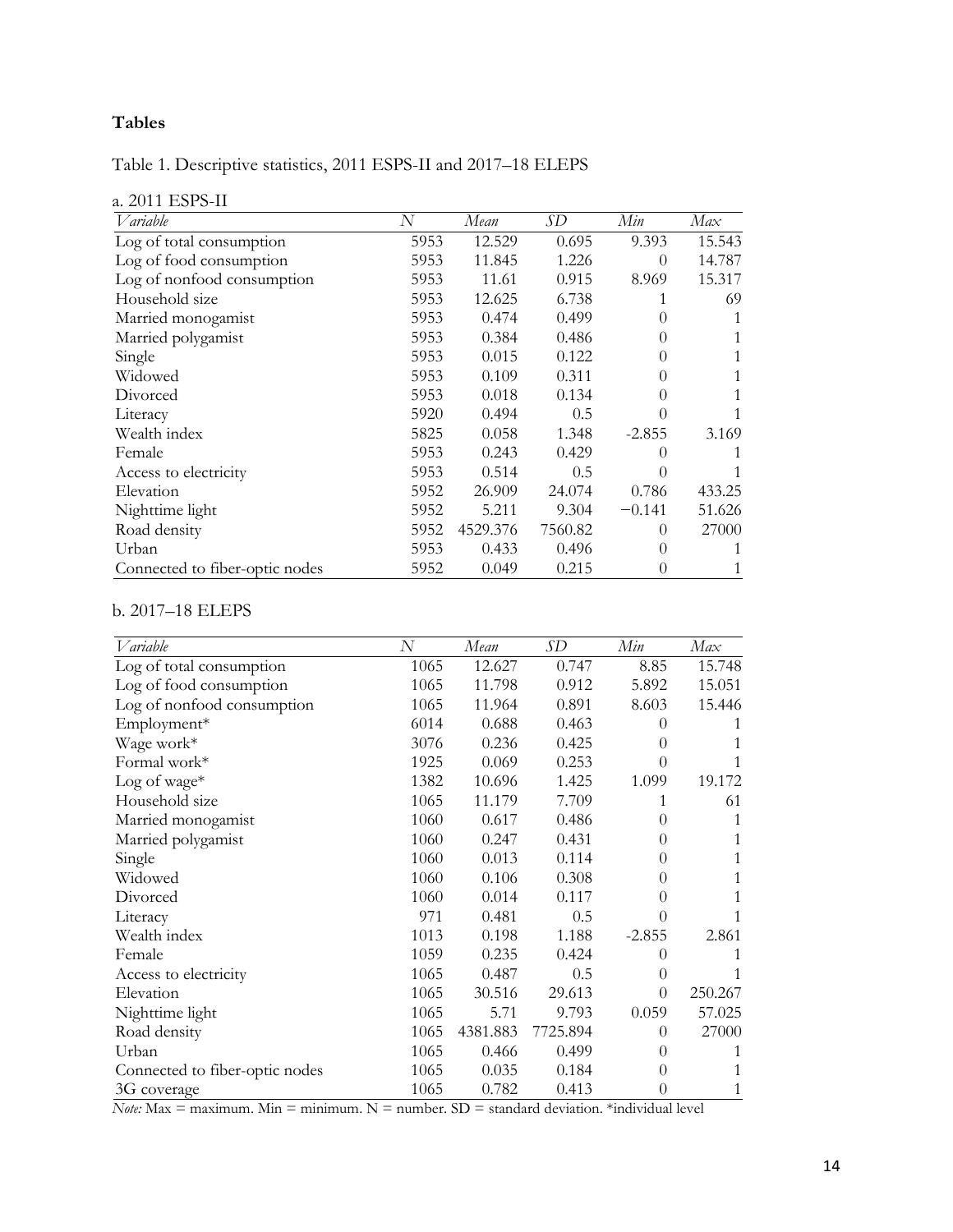| Dependent variable              |            | Total consumption |            | Food consumption |            | Nonfood consumption | Poverty $(\$1.9)$ |            | Poverty $(\$3.2)$ |          |
|---------------------------------|------------|-------------------|------------|------------------|------------|---------------------|-------------------|------------|-------------------|----------|
| Model                           |            | (2)               |            | (4)              | 75.        | (6)                 |                   | (8)        | $\left( 9\right)$ | (10)     |
| Connection                      | $0.177*$   | $-0.013$          | $0.146**$  | 0.006            | $0.258*$   | $-0.001$            | $-0.019$          | $-0.006$   | $-0.077$          | 0.017    |
| Fiber optic                     | (0.094)    | (0.045)           | (0.068)    | (0.075)          | (0.144)    | (0.051)             | (0.045)           | (0.037)    | (0.071)           | (0.040)  |
| Observations                    | 7,017      | 6,725             | 1.017      | 6,725            | 7,017      | 6,725               | 7,017             | 6,725      | 7,017             | 6,725    |
| R-squared                       | 0.007      | 0.567             | $0.001\,$  | 0.148            | 0.040      | 0.663               | 0.000             | 0.218      | 0.004             | 0.312    |
| 3G coverage                     | $0.679***$ | $0.134**$         | $0.547***$ | 0.053            | $0.876***$ | $0.232***$          | $-0.251***$       | $-0.102**$ | $-0.366***$       | $-0.076$ |
| Mobile broadband                | (0.083)    | (0.065)           | (0.137)    | (0.113)          | (0.096)    | (0.075)             | (0.054)           | (0.046)    | (0.046)           | (0.063)  |
| <b>Observations</b>             | 1,065      | 931               | 1,065      | 931              | 1,065      | 931                 | 1.065             | 931        | 1,065             | 931      |
| R-squared                       | 0.141      | 0.607             | 0.061      | 0.283            | 0.165      | 0.649               | 0.085             | 0.301      | 0.095             | 0.359    |
| Additional control<br>variables | $\rm No$   | Yes               | $\rm No$   | Yes              | No         | Yes                 | No                | Yes        | No.               | Yes      |

Table 2. Impact of fiber optics and 3G coverage on consumption and poverty

*Note*: Standard errors reported in parentheses are clustered by enumeration areas. All regressions include year fixed effects. Additional controls include: (a) household-level controls, including household size and marital status, sex and literacy of household heads, household access to electricity, and dwelling characteristics (as measured in the wealth index), (b) spatial controls, such as elevation, nighttime light luminosity, and road density; and (c) urban-rural and region dummy variables. \*\*\*  $p < .01$  \*\*  $p < .05$  \*  $p < .1$ .

Table 3. Impact of fiber optics and 3G coverage on consumption and poverty (instrumental variable approach)

| Dependent variable         | Total consumption | Food consumption | Nonfood consumption | Poverty $(\$1.9)$ | Poverty $(\$3.2)$ |
|----------------------------|-------------------|------------------|---------------------|-------------------|-------------------|
| Model                      |                   | ∸                |                     | ΄4                |                   |
| 3G coverage                | $0.205**$         | $-0.160$         | $0.505***$          | $-0.146**$        | $-0.118$          |
| Mobile broadband           | (0.097)           | (0.173)          | (0.119)             | (0.067)           | (0.091)           |
| <i><b>Observations</b></i> | 1,059             | 1,059            | 1,059               | 1,059             | 1,059             |
| R-squared                  | 0.543             | 0.255            | 0.568               | 0.280             | 0.309             |

*Note*: Standard errors reported in parentheses are clustered by enumeration areas. Distance to 3G coverage in neighboring areas is used as an instrument for 3G coverage. All regressions also include an additional set of exogenous control variables: household size, sex of household heads, elevation, and urban-rural and region dummy variables. \*\*\*  $p < .01$  \*\*  $p < .05$  \*  $p < .1$ .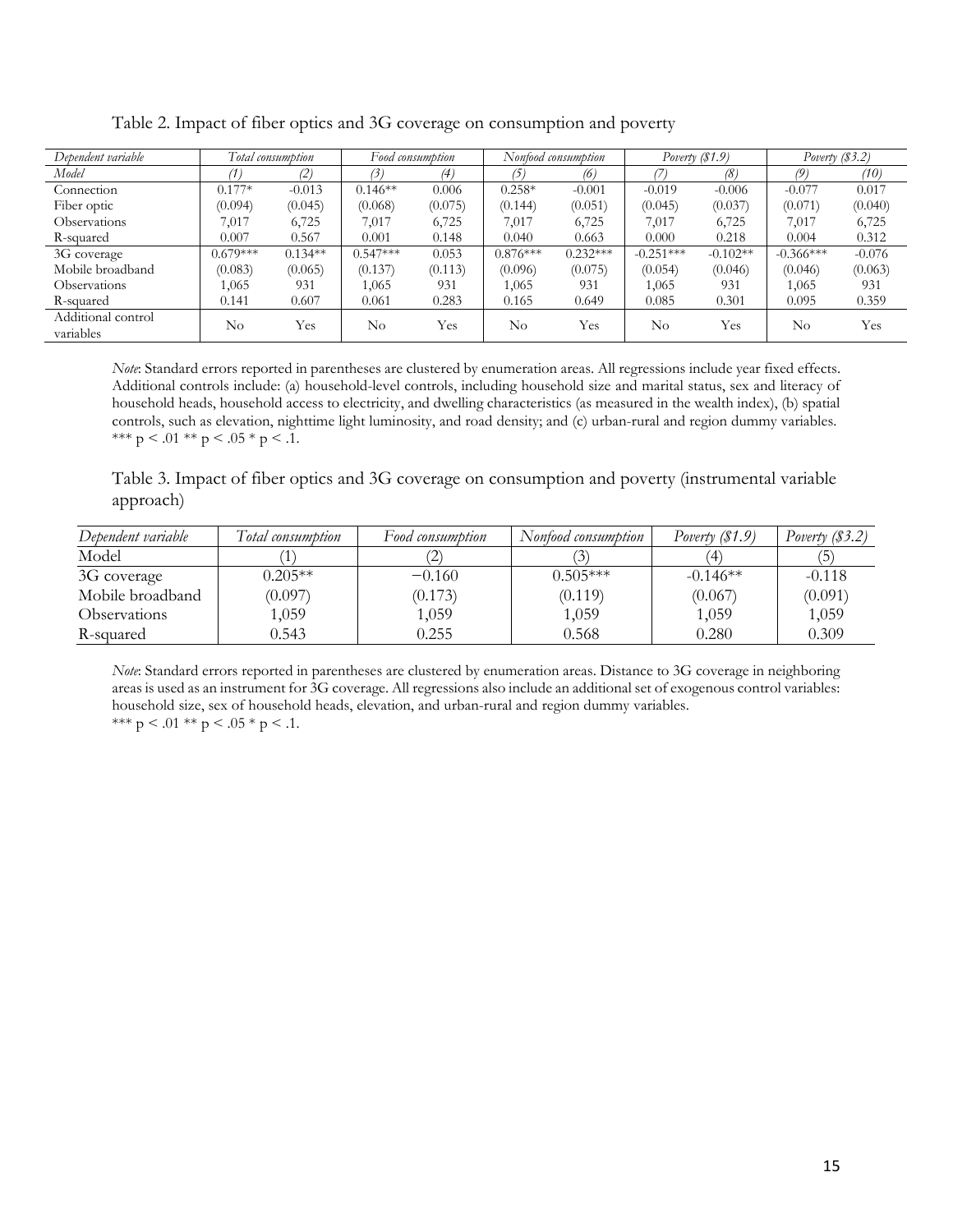|  |  |  | Table 4. Impact of fiber optics and 3G access on consumption and poverty by group |  |  |
|--|--|--|-----------------------------------------------------------------------------------|--|--|
|  |  |  |                                                                                   |  |  |

#### *a. Rural vs. urban*

| Dependent variable |         | Total consumption | Food consumption |            | Nonfood consumption |         | Poverty $(81.9)$ |           | Poverty $(\$3.2)$ |             |
|--------------------|---------|-------------------|------------------|------------|---------------------|---------|------------------|-----------|-------------------|-------------|
| Model              | Rural   | Urban             | Rural            | Urban      | Rural               | Urban   | Rural            | Urban     | Rural             | Urban       |
| Connection         | 0.131   | $-0.001$          | 0.210            | 0.038      | $0.121**$           | 0.002   | $-0.133**$       | 0.009     | $-0.051$          | $-0.013$    |
| Fiber optics       | (0.082) | (0.044)           | (0.143)          | (0.072)    | (0.061)             | (0.054) | (0.066)          | (0.037)   | (0.064)           | (0.035)     |
| Observations       | 3,123   | 3,602             | 3,123            | 3,602      | 3,123               | 3,602   | 3,123            | 3,602     | 3,123             | 3,602       |
| R-squared          | 0.312   | 0.535             | 0.140            | 0.110      | 0.442               | 0.579   | 0.176            | 0.285     | 0.232             | 0.349       |
| 3G coverage        | 0.070   | $0.373***$        | $-0.191$         | $0.500***$ | $0.308***$          | 0.279   | $-0.071$         | $-0.202*$ | $-0.045$          | $-0.298***$ |
| Mobile broadband   | (0.089) | (0.137)           | (0.152)          | (0.146)    | (0.091)             | (0.214) | (0.068)          | (0.108)   | (0.092)           | (0.111)     |
| Observations       | 309     | 622               | 309              | 622        | 309                 | 622     | 309              | 622       | 309               | 622         |
| R-squared          | 0.381   | 0.600             | 0.238            | 0.294      | 0.420               | 0.630   | 0.245            | 0.439     | 0.279             | 0.464       |

#### *b. Low vs. high consumption*

| Dependent variable  |         | Total consumption |          | Food consumption | Nonfood consumption |          |
|---------------------|---------|-------------------|----------|------------------|---------------------|----------|
| Model               | Low     | High              | Low      | High             | Low                 | High     |
| Connection          | 0.013   | $-0.036$          | 0.041    | $-0.012$         | 0.013               | $-0.018$ |
| Fiber optics        | (0.047) | (0.044)           | (0.101)  | (0.059)          | (0.055)             | (0.064)  |
| Observations        | 3,763   | 2,962             | 3,763    | 2,962            | 3,763               | 2,962    |
| R-squared           | 0.281   | 0.382             | 0.062    | 0.131            | 0.472               | 0.495    |
| 3G coverage         | 0.064   | $0.164*$          | $-0.029$ | 0.157            | $0.163**$           | $0.267*$ |
| Mobile broadband    | (0.059) | (0.089)           | (0.133)  | (0.106)          | (0.069)             | (0.151)  |
| <b>Observations</b> | 410     | 521               | 410      | 521              | 410                 | 521      |
| R-squared           | 0.373   | 0.377             | 0.171    | 0.159            | 0.432               | 0.469    |

#### *c. Men vs. women*

| Dependent variable  |          | l'otal consumption |         | Food consumption |            | Nonfood consumption | Poverty $(\$1.9)$ |         | Poverty $(\$3.2)$ |          |
|---------------------|----------|--------------------|---------|------------------|------------|---------------------|-------------------|---------|-------------------|----------|
| Model               | Men      | Female             | Men     | Female           | Men        | Female              | Men               | Female  | Men               | Female   |
| Connection          | $-0.037$ | 0.025              | 0.001   | 0.002            | $-0.045$   | 0.055               | $-0.019$          | 0.030   | 0.041             | $-0.011$ |
| Fiber optics        | (0.059)  | (0.048)            | (0.103) | (0.071)          | (0.068)    | (0.060)             | (0.047)           | (0.029) | (0.047)           | (0.055)  |
| Observations        | 4,985    | 1,740              | 4,985   | .740             | 4,985      | 1,740               | 4,985             | 1,740   | 4,985             | 1,740    |
| R-squared           | 0.553    | 0.575              | 0.136   | 0.206            | 0.655      | 0.658               | 0.224             | 0.175   | 0.295             | 0.345    |
| 3G coverage         | 0.120    | 0.082              | 0.001   | 0.123            | $0.236***$ | 0.100               | $-0.088$          | 0.023   | $-0.111$          | 0.073    |
| Mobile broadband    | (0.073)  | (0.141)            | (0.128) | (0.214)          | (0.090)    | (0.157)             | (0.053)           | (0.068) | (0.075)           | (0.141)  |
| <b>Observations</b> | 653      | 278                | 653     | 278              | 653        | 278                 | 653               | 278     | 653               | 278      |
| R-squared           | 0.614    | 0.586              | 0.299   | 0.259            | 0.645      | 0.690               | 0.328             | 0.275   | 0.361             | 0.414    |

| d. Age              |            |                   |          |                  |            |                     |                  |          |                   |          |
|---------------------|------------|-------------------|----------|------------------|------------|---------------------|------------------|----------|-------------------|----------|
| Dependent variable  |            | Total consumption |          | Food consumption |            | Nontood consumption | Poverty $(S1.9)$ |          | Poverty $(\$3.2)$ |          |
| Model               | Below 50   | Above 50          | Below 50 | Above 50         | Below 50   | Above 50            | Below 50         | Above 50 | Below 50          | Above 50 |
| Connection          | 0.040      | $-0.031$          | 0.109    | $-0.057$         | 0.109      | $-0.038$            | 0.054            | $-0.018$ | $-0.023$          | 0.040    |
| Fiber optics        | (0.083)    | (0.042)           | (0.160)  | (0.091)          | (0.093)    | (0.050)             | (0.043)          | (0.035)  | (0.059)           | (0.047)  |
| <b>Observations</b> | 3,315      | 3,410             | 3,315    | 3,410            | 3,315      | 3,410               | 3,315            | 3,410    | 3,315             | 3,410    |
| R-squared           | 0.579      | 0.572             | 0.136    | 0.193            | 0.667      | 0.670               | 0.245            | 0.224    | 0.330             | 0.310    |
| 3G coverage         | $0.250***$ | $-0.023$          | 0.181    | $-0.205$         | $0.370***$ | 0.070               | $-0.114$         | $-0.082$ | $-0.102$          | $-0.055$ |
| Mobile broadband    | (0.095)    | (0.112)           | (0.114)  | (0.246)          | (0.110)    | (0.110)             | (0.072)          | (0.068)  | (0.084)           | (0.102)  |
| Observations        | 451        | 480               | 451      | 480              | 451        | 480                 | 451              | 480      | 451               | 480      |
| R-squared           | 0.661      | 0.598             | 0.423    | 0.283            | 0.672      | 0.658               | 0.353            | 0.345    | 0.423             | 0.363    |

*Note*: Standard errors reported in parentheses are clustered by enumeration areas. All regressions include year fixed effects as well as the additional set of controls: (a) household-level controls, including household size and marital status, sex and literacy of household heads, household access to electricity, and dwelling characteristics (as measured in the wealth index), (b) spatial controls, such as elevation, nighttime light luminosity, and road density; and (c) urban-rural and region dummy variables. Note that Panel *b* does not report results for poverty because after splitting the sample based on high vs. low consumption levels, there is very little variation in the status of poverty. \*\*\* p < .01 \*\* p < .05 \* p < .1.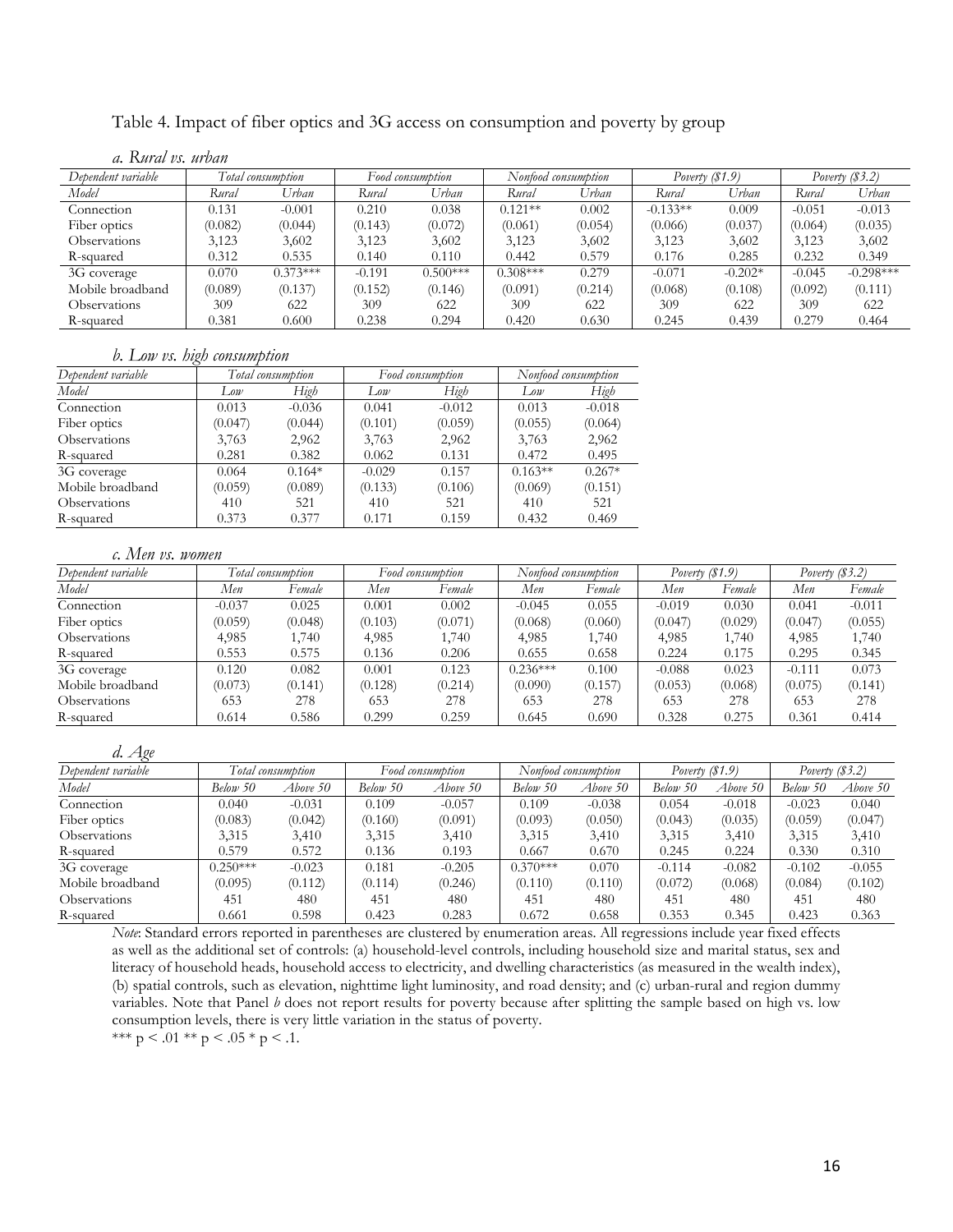Table 5. Impact of fiber optics and 3G access on employment

| Dependent variable              | Employment |         | Wage employment |         |            | Formal employment |           | Wage    |
|---------------------------------|------------|---------|-----------------|---------|------------|-------------------|-----------|---------|
| Model                           |            |         |                 |         |            | 16.               |           |         |
| 3G coverage                     | 0.010      | 0.010   | $0.136***$      | 0.019   | $0.075***$ | $0.045**$         | $0.431**$ | 0.034   |
| Mobile broadband                | (0.061)    | (0.070) | (0.041)         | (0.060) | (0.014)    | (0.022)           | (0.178)   | (0.200) |
| <b>Observations</b>             | 6,014      | 5,483   | 3,076           | 2,610   | 1,925      | 1,829             | 1,382     | 1,309   |
| R-squared                       | 0.000      | 0.118   | 0.018           | 0.145   | 0.013      | 0.088             | 0.011     | 0.162   |
| Additional control<br>variables | No         | Yes     | No              | Yes     | No         | <b>Yes</b>        | No        | Yes     |

*Note*: Standard errors reported in parentheses are clustered by enumeration areas. All regressions include year fixed effects. Additional controls include (a) household-level controls, including household size and marital status, sex and literacy of household heads, household access to electricity, and dwelling characteristics (as measured in the wealth index), (b) spatial controls, such as elevation, nighttime light luminosity, and road density; and (c) urban-rural and region dummy variables. \*\*\*  $p < .01$  \*\*  $p < .05$  \*  $p < .1$ .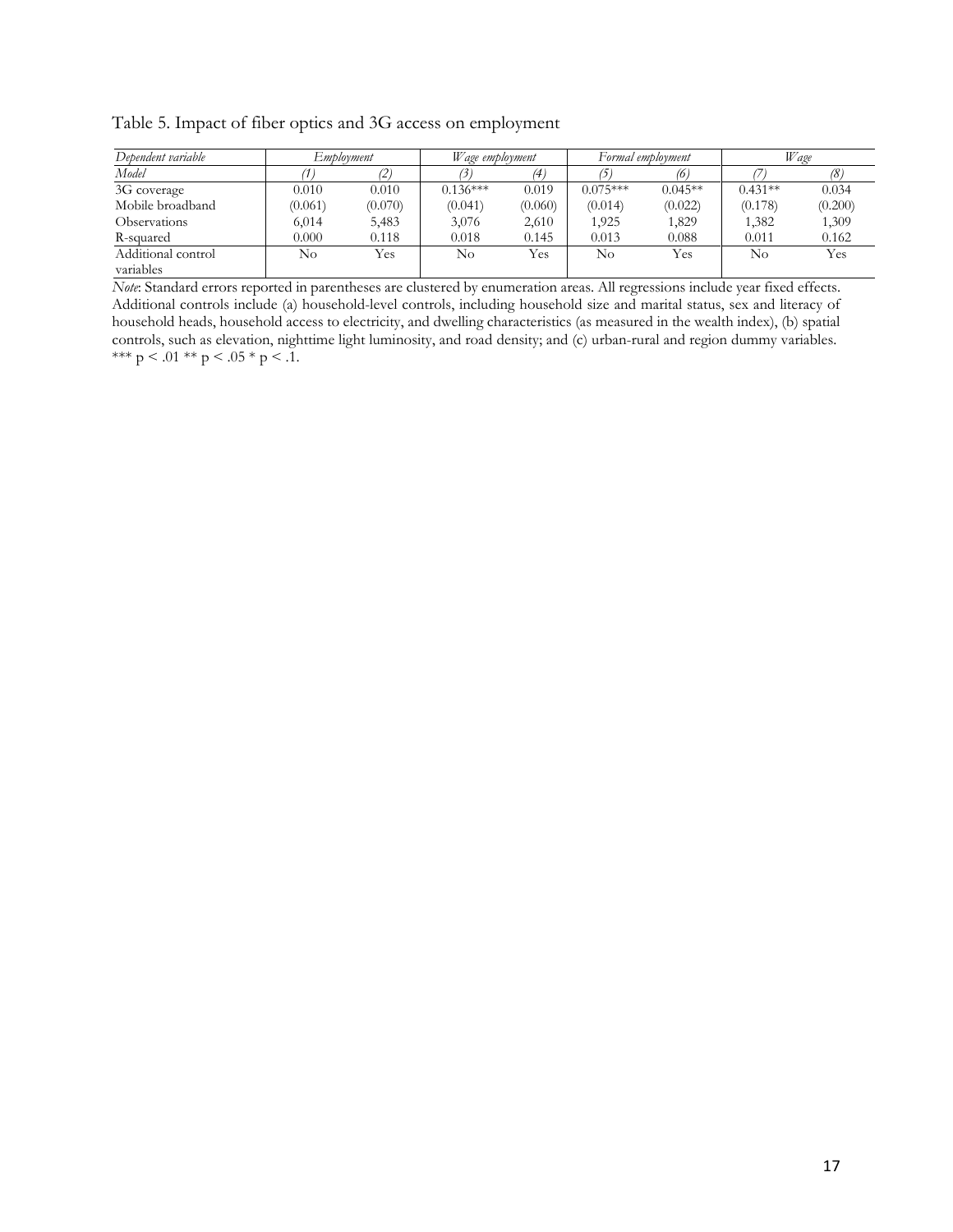# **Appendix A**

This appendix provides the results of the robustness checks. [Table A.1](#page-20-0) shows the results of the firststage regression in the two-stage least squares regressions. As seen in the table, the instrumental variable (the 3G distance index) is strongly negatively correlated with the endogenous variable of interest (3G coverage). As reported in the main text, the main results on 3G coverage are robust to the independent variable specification.

The analysis also ran a number of robustness checks. First, a test was run to determine if the main results are sensitive to whether the treatment variable is lagged or not. The test found that the contemporaneous effects of connectivity to fiber-optic networks or 3G coverage are almost identical to the lagged effects (see Table A.2). We also test how sensitive our estimates are to sampling weights. All our results are based on regressions weighted by sampling weights to account for any bias arising from the sampling. That said, our results remain stable and consistent regardless of whether sampling weights are applied or not. Tables A.3 and A.4 replicate our main results from Tables 2 and 3 but without weights. The results do not change significantly without weights. According to our unweighted regressions, 3G coverage is associated with a 18 percent increase in total consumption and a 7 percent decrease in extreme poverty rate.

Second, to account for the possibility that the estimated effects of 3G coverage are confounded by other distribution terminal infrastructure, the analysis controlled for connectivity to fiber-optic networks and 2G coverage to isolate the effects of mobile broadband Internet from fixed broadband Internet and mobile phone access. The main results do not change after the analysis controlled for these variables (see Table A.5). Third, the effects are robust to controls on the self-reported use of cellular services or the Internet (see Table A.6). This finding means that the welfare effects of 3G mobile coverage are not limited to those who use cellular phones or the Internet at home. Instead, there may be some spatial spillover effects of 3G infrastructure that benefit not only individuals, but also communities covered by 3G.

Table A.7 reports the effects of 4G coverage on welfare. As discussed in the main text, 4G coverage is not within the scope of the analysis because 4G coverage was still limited during the period of the study (2011–18). However, there was some 4G coverage in urban areas in 2017, and the analysis tested whether 4G coverage area is correlated with welfare in these areas. It found a positive relationship between 4G coverage and welfare, but this relationship is not robust to the inclusion of the additional set of demographic and geographical controls.

In terms of fixed broadband Internet, it is plausible that the (null) findings are an artifact of the somewhat arbitrary distance threshold that has been relied on to define whether households are connected to fixed broadband Internet. The main results use 1 kilometer as a distance threshold to determine whether households are sufficiently close to fiber-optic networks to benefit from faster Internet, but the distance threshold is varied from 400 meters to 3 kilometers in increments of 200 meters. No significant effect of connectivity to fiber-optic networks is found on total consumption across different distance thresholds (Figure A.1).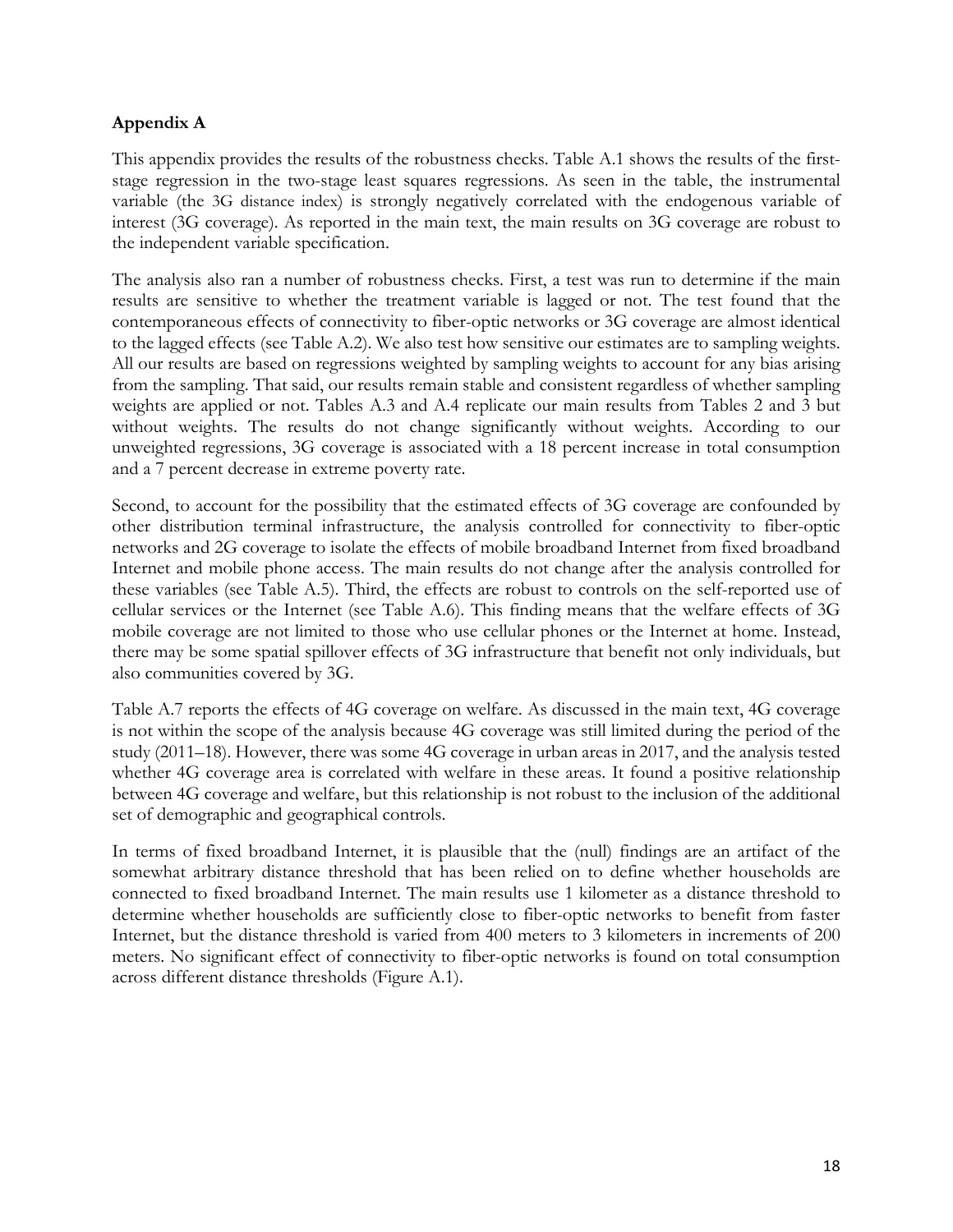| Variable          | Coefficients | Standard error | t-statistics |
|-------------------|--------------|----------------|--------------|
| 3G distance index | $-0.036$     | 0.003          | $-11.490$    |
| Household size    | 0.001        | 0.001          | 1.390        |
| Female            | 0.007        | 0.022          | 0.310        |
| Urban             | 0.149        | 0.052          | 2.880        |
| Elevation         | $-0.001$     | 0.001          | $-0.680$     |
| Region dummies    |              |                |              |
| Region 2          | 0.204        | 0.047          | 4.310        |
| Region 3          | 0.162        | 0.066          | 2.460        |
| Region 4          | 0.153        | 0.180          | 0.850        |
| Region 5          | 0.205        | 0.048          | 4.280        |
| Region 6          | $-0.135$     | 0.143          | $-0.940$     |
| Region 7          | $-0.001$     | 0.268          | 0.000        |
| Region 8          | $-0.004$     | 0.107          | $-0.030$     |
| Region 9          | 0.495        | 0.069          | 7.180        |
| Region 10         | $-0.017$     | 0.015          | $-1.140$     |
| Region 11         | 0.260        | 0.092          | 2.820        |
| Region 12         | $-0.014$     | 0.189          | $-0.070$     |
| Region 13         | $-0.023$     | 0.116          | $-0.200$     |
| Region 14         | 0.103        | 0.041          | 2.500        |
| Region 15         | $-0.008$     | 0.130          | $-0.060$     |

<span id="page-20-0"></span>Table A.1. First-stage regression outputs

*Note:* Adj R-squared = 0.69. F-statistics = 0.000.

| Table A.2. Contemporaneous impact of fiber optics and 3G coverage on consumption and poverty |  |  |  |
|----------------------------------------------------------------------------------------------|--|--|--|
|                                                                                              |  |  |  |

| Dependent variable           |            | Total consumption |            | Food consumption |            | Nontood consumption |             | Poverty $(81.9)$ | Poverty $(\$3.2)$ |          |
|------------------------------|------------|-------------------|------------|------------------|------------|---------------------|-------------|------------------|-------------------|----------|
| Model                        |            | (2)               |            | (4)              |            | (6)                 |             | (8)              | 19.               | (10)     |
| Connection                   | $0.272***$ | 0.022             | $0.225***$ | 0.041            | $0.368**$  | 0.020               | $-0.036$    | $-0.006$         | $-0.119*$         | $-0.010$ |
| Fiber optics                 | (0.101)    | (0.045)           | (0.076)    | (0.070)          | (0.144)    | (0.048)             | (0.041)     | (0.032)          | (0.067)           | (0.039)  |
| <b>Observations</b>          | 7.017      | 6,725             | 7,017      | 6,725            | 7,017      | 6,725               | 7,017       | 6,725            | 7,017             | 6,725    |
| R-squared                    | 0.011      | 0.567             | 0.002      | 0.148            | 0.044      | 0.663               | 0.000       | 0.218            | 0.005             | 0.312    |
| 3G coverage                  | $0.696***$ | $0.139**$         | $0.611***$ | 0.044            | $0.875***$ | $0.244***$          | $-0.282***$ | $-0.147***$      | $-0.358***$       | $-0.070$ |
| Mobile broadband             | (0.088)    | (0.064)           | (0.159)    | (0.120)          | (0.100)    | (0.074)             | (0.055)     | (0.050)          | (0.050)           | (0.063)  |
| <b>Observations</b>          | .065       | 931               | 1,065      | 931              | 1,065      | 931                 | 1,065       | 931              | 1,065             | 931      |
| R-squared                    | 0.127      | 0.607             | 0.066      | 0.283            | 0.141      | 0.649               | 0.092       | 0.307            | 0.077             | 0.359    |
| Additional control variables | No         | Yes               | No         | Yes              | $\rm No$   | Yes                 | $\rm No$    | Yes              | No                | Yes      |

*Note*: Standard errors reported in parentheses are clustered by enumeration areas. All regressions include year fixed effects. Additional controls include (a) household-level controls, including household size and marital status, sex and literacy of household heads, household access to electricity, and dwelling characteristics (as measured in the wealth index), (b) spatial controls, such as elevation, nighttime light luminosity, and road density; and (c) urban-rural and region dummy variables. \*\*\*  $p < .01$  \*\*  $p < .05$  \*  $p < .1$ .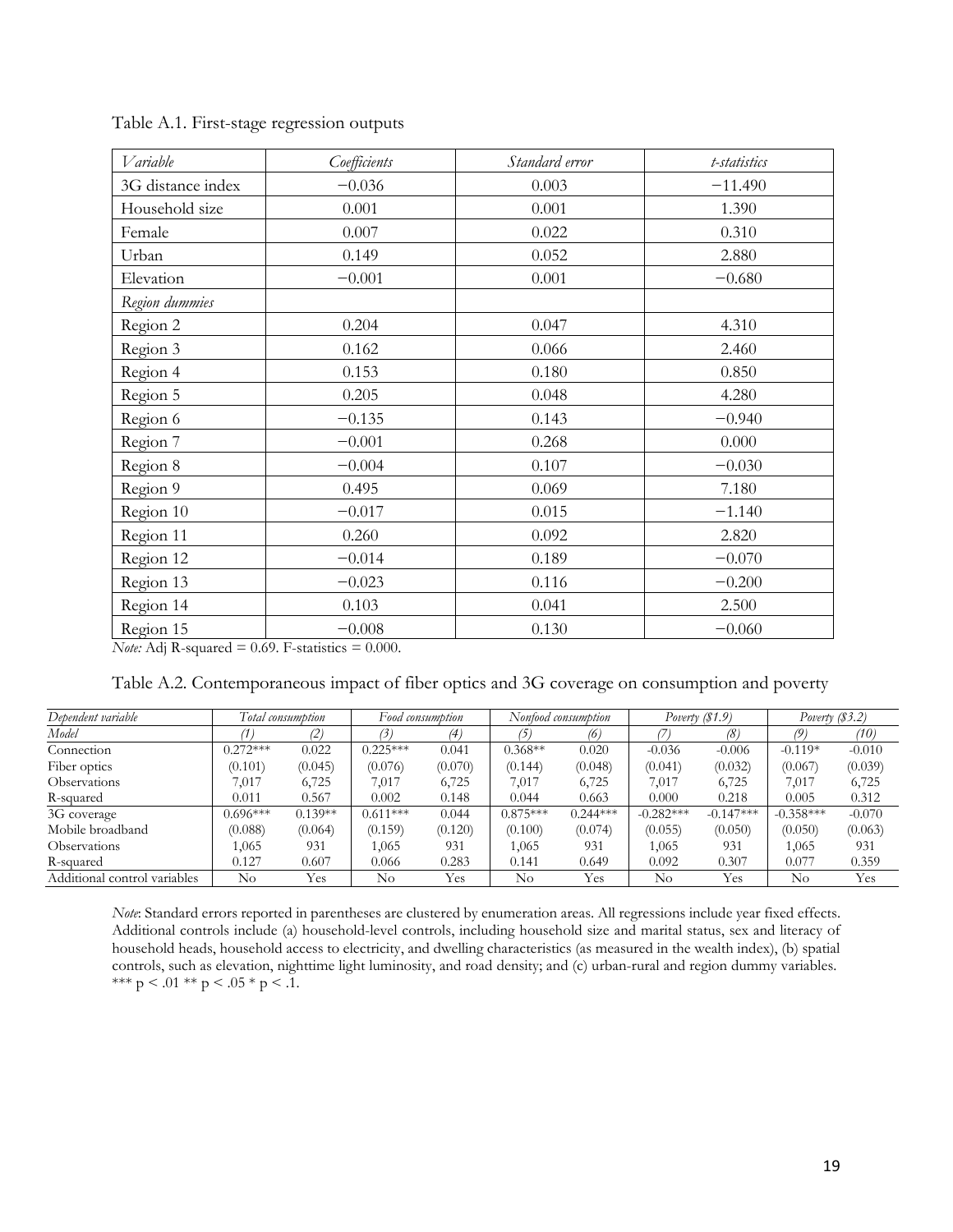| Dependent variable           |            | Total consumption |            | Food consumption |            | Nonfood consumption | Poverty $(81.9)$ |           | Poverty $(\$3.2)$ |          |
|------------------------------|------------|-------------------|------------|------------------|------------|---------------------|------------------|-----------|-------------------|----------|
| Model                        |            | (2)               |            | (4)              | (5)        | (6)                 |                  | (8)       | (9)               | (10)     |
| Connection                   | $0.281***$ | 0.023             | $0.160**$  | 0.023            | $0.412***$ | 0.030               | $-0.071***$      | $-0.013$  | $-0.134***$       | $-0.009$ |
| Fiber optics                 | (0.042)    | (0.026)           | (0.076)    | (0.076)          | (0.061)    | (0.033)             | (0.014)          | (0.013)   | (0.026)           | (0.020)  |
| <b>Observations</b>          | 1,017      | 6,725             | 7.017      | 6,725            | 7,017      | 6,725               | 7,017            | 6,725     | 7,017             | 6,725    |
| R-squared                    | 0.046      | 0.519             | 0.004      | 0.061            | 0.093      | 0.658               | 0.007            | 0.157     | 0.018             | 0.309    |
| 3G coverage                  | $0.753***$ | $0.169**$         | $0.545***$ | 0.142            | $0.963***$ | $0.241***$          | $-0.192***$      | $-0.070*$ | $-0.340***$       | $-0.064$ |
| Mobile broadband             | (0.092)    | (0.067)           | (0.118)    | (0.094)          | (0.106)    | (0.090)             | (0.040)          | (0.037)   | (0.045)           | (0.057)  |
| Observations                 | .065       | 931               | .065       | 931              | 1,065      | 931                 | 1,065            | 931       | 1,065             | 931      |
| R-squared                    | 0.106      | 0.622             | 0.044      | 0.286            | 0.125      | 0.656               | 0.067            | 0.243     | 0.081             | 0.358    |
| Additional control variables | $\rm No$   | Yes               | No         | Yes              | $\rm No$   | Yes                 | $\rm No$         | Yes       | No                | Yes      |

Table A.3. Impact of fiber optics and 3G coverage on consumption and poverty without sampling weights

*Note*: Standard errors reported in parentheses are clustered by enumeration areas. All regressions include year fixed effects. Additional controls include (a) household-level controls, including household size and marital status, sex and literacy of household heads, household access to electricity, and dwelling characteristics (as measured in the wealth index), (b) spatial controls, such as elevation, nighttime light luminosity, and road density; and (c) urban-rural and region dummy variables. \*\*\*  $p < .01$  \*\*  $p < .05$  \*  $p < .1$ .

Table A.4. Impact of fiber optics and 3G coverage on consumption and poverty (instrumental variable approach) without sampling weights

| Dependent variable  | Total consumption | Food consumption | Nonfood consumption | Poverty $(\$1.9)$ | Poverty $(\$3.2)$ |
|---------------------|-------------------|------------------|---------------------|-------------------|-------------------|
| Model               |                   | ∼                |                     |                   | $\overline{5}$    |
| 3G coverage         | $0.284**$         | 0.023            | $0.525***$          | $-0.052$          | $-0.137$          |
| Mobile broadband    | (0.137)           | (0.168)          | (0.167)             | (0.046)           | (0.098)           |
| <b>Observations</b> | 1,059             | 1,059            | 1,059               | 1,059             | 1,059             |
| R-squared           | 0.543             | 0.276            | 0.562               | 0.214             | 0.301             |

*Note*: Standard errors reported in parentheses are clustered by enumeration areas. Distance to 3G coverage in neighboring areas is used as an instrument for 3G coverage. All regressions also include an additional set of exogenous control variables: household size, sex of household heads, elevation, and urban-rural and region dummy variables. \*\*\*  $p < .01$  \*\*  $p < .05$  \*  $p < .1$ .

Table A.5. Impact of 3G coverage on consumption and poverty after controlling for connection to fiber-optic transmissions and 2G coverage

| Dependent variable           |            | l'otal consumption |            | Food consumption |            | Nontood consumption |             | Poverty (\$1.9) | Poverty (\$3.2) |          |
|------------------------------|------------|--------------------|------------|------------------|------------|---------------------|-------------|-----------------|-----------------|----------|
| Model                        |            |                    |            | $\overline{4}$ . |            | 16.                 |             | (8)             |                 | (10)     |
| 3G coverage                  | $0.691***$ | $0.130*$           | $0.551***$ | 0.060            | $0.894***$ | $0.220***$          | $-0.264***$ | $-0.099**$      | $-0.372***$     | $-0.072$ |
| Mobile broadband             | (0.086)    | (0.066)            | (0.145)    | (0.116)          | (0.100)    | (0.076)             | (0.056)     | (0.048)         | (0.048)         | (0.065)  |
| Observations                 | ,065       | 931                | .065       | 931              | 1.065      | 931                 | 1,065       | 931             | 1,065           | 931      |
| R-squared                    | 0.141      | 0.608              | 0.062      | 0.283            | 0.166      | 0.650               | 0.088       | 0.301           | 0.095           | 0.359    |
| Additional control variables | No         | Yes                | No         | Yes              | No         | Yes                 | No          | Yes             | No              | Yes      |

*Note*: Standard errors reported in parentheses are clustered by enumeration areas. All regressions include controls for connectivity to fiber-optic networks and 2G coverage. Additional controls include (a) household-level controls, including household size and marital status, sex and literacy of household heads, household access to electricity, and dwelling characteristics (as measured in the wealth index), (b) spatial controls, such as elevation, nighttime light luminosity, and road density; and (c) urban-rural and region dummy variables.

\*\*\*  $p < .01$  \*\*  $p < .05$  \*  $p < .1$ .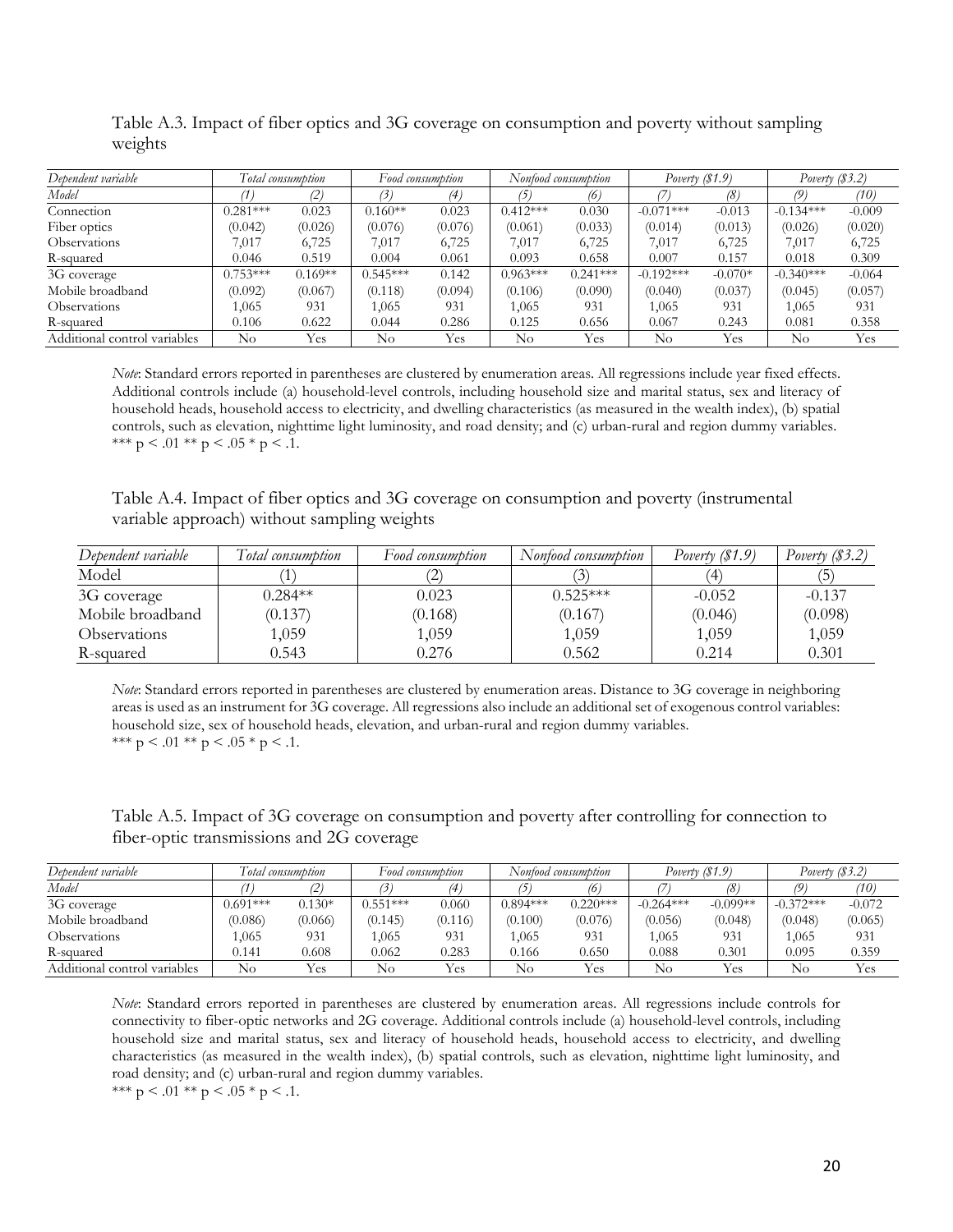| Dependent variable  | Total consumption | Food consumption | Nonfood consumption | Poverty $(\$1.9)$ | Poverty $(\$3.2)$ |
|---------------------|-------------------|------------------|---------------------|-------------------|-------------------|
| Model               |                   |                  |                     | 4                 |                   |
| 3G coverage         | $0.133**$         | 0.056            | $0.231***$          | $-0.101**$        | $-0.074$          |
| Mobile broadband    | (0.065)           | (0.113)          | (0.075)             | (0.046)           | (0.064)           |
| <b>Observations</b> | 931               | 931              | 931                 | 931               | 931               |
| R-squared           | 0.618             | 0.290            | 0.660               | 0.301             | 0.359             |

Table A.6. Impact of 3G coverage on consumption and poverty after controlling for the use of cellphones and the Internet

*Note*: Standard errors reported in parentheses are clustered by enumeration areas. All regressions control for use of cellphone or Internet (which is measured by positive expenditure on cellular or Internet subscriptions) and additional controls including (a) household-level controls, including household size and marital status, sex and literacy of household heads, household access to electricity, and dwelling characteristics (as measured in the wealth index), (b) spatial controls, such as elevation, nighttime light luminosity, and road density; and (c) urban-rural and region dummy variables. \*\*\*  $p < .01$  \*\*  $p < .05$  \*  $p < .1$ .

<span id="page-22-0"></span>Table A.7. Impact of 4G coverage on consumption and poverty

| Dependent variable              | Total consumption |         |            | Food consumption |            | Nonfood consumption | Poverty (\$1.9) |         | Poverty $(\$3.2)$ |         |
|---------------------------------|-------------------|---------|------------|------------------|------------|---------------------|-----------------|---------|-------------------|---------|
| Model                           |                   | (2)     |            | (4)              |            | (6)                 |                 | (8)     | 19                | (10)    |
| 4G coverage                     | $0.574***$        | 0.013   | $0.309***$ | 0.067            | $0.830***$ | 0.072               | $-0.176***$     | 0.001   | $-0.319***$       | 0.012   |
| Mobile broadband                | (0.093)           | (0.085) | (0.086)    | (0.104)          | (0.116)    | (0.094)             | (0.058)         | (0.039) | (0.064)           | (0.072) |
| Observations                    | 704               | 622     | 704        | 622              | 704        | 622                 | 704             | 622     | 704               | 622     |
| R-squared                       | 0.156             | 0.593   | 0.046      | 0.280            | 0.206      | 0.628               | 0.085           | 0.427   | 0.124             | 0.441   |
| Additional control<br>variables | No                | Yes     | No         | Yes              | No         | Yes.                | No              | Yes     | No                | Yes     |

*Note*: Standard errors reported in parentheses are clustered by enumeration areas. Additional controls include (a) household-level controls, including household size and marital status, sex and literacy of household heads, household access to electricity, and dwelling characteristics (as measured in the wealth index), (b) spatial controls, such as elevation, nighttime light luminosity, and road density; and (c) urban-rural and region dummy variables. The analysis is restricted to urban areas because there was almost no 4G coverage in rural areas in 2017. \*\*\*  $p < .01$  \*\*  $p < .05$  \*  $p < .1$ .